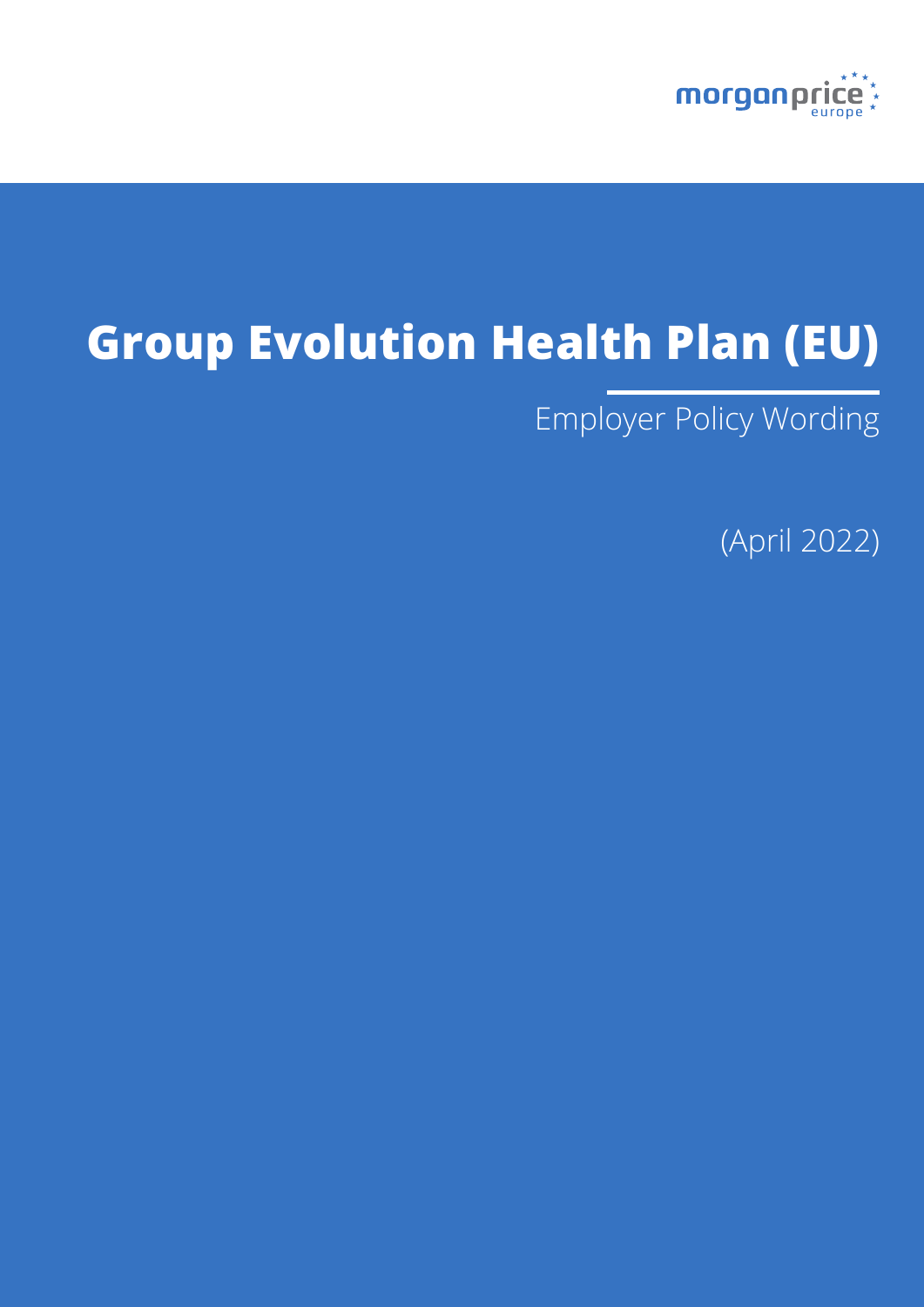

# **Contents**

# **1. Introduction to this policy**

- a. Contract of insurance
- b. Provision of insurance services and benefits
- c. Understanding the scope of this insurance
- d. Our promise of service
- e. Cooling-off period
- f. Queries on this policy
- g. Data Protection & Privacy Notice

# **2. Eligibility**

- a. Who can apply
- b. Conditions of acceptance
- c. Declarations and changes

# **3. Underwriting**

- a. Full Medical Underwriting (FMU)
- b. Moratorium Underwriting
- c. Medical History Disregarded (MHD)

# **4. How to claim**

- a. Emergency assistance/evacuation claims
- b. Claims requiring pre-authorisation
- c. Reimbursement claims
- d. General claims guidance notes
- e. Settlement of claims

# **5. Words and phrases used in this policy**

# **6. General exclusions**

# **7. General policy administration**

- a. Commencement of cover
- b. Adding or removing your employees and/or their dependants
- c. Maintaining cover
- d. Alterations to this policy
- e. Changing the plan type
- f. Policy duration and premium payment
- g. Temporary return to home country
- h. Cancelling this policy
- i. Termination
- j. Death of an employee and/or their covered dependants
- k. Other insurance
- l. Subrogation
- m. Help and intervention
- n. Compliance
- o. Governing law

# **8. How to make a complaint**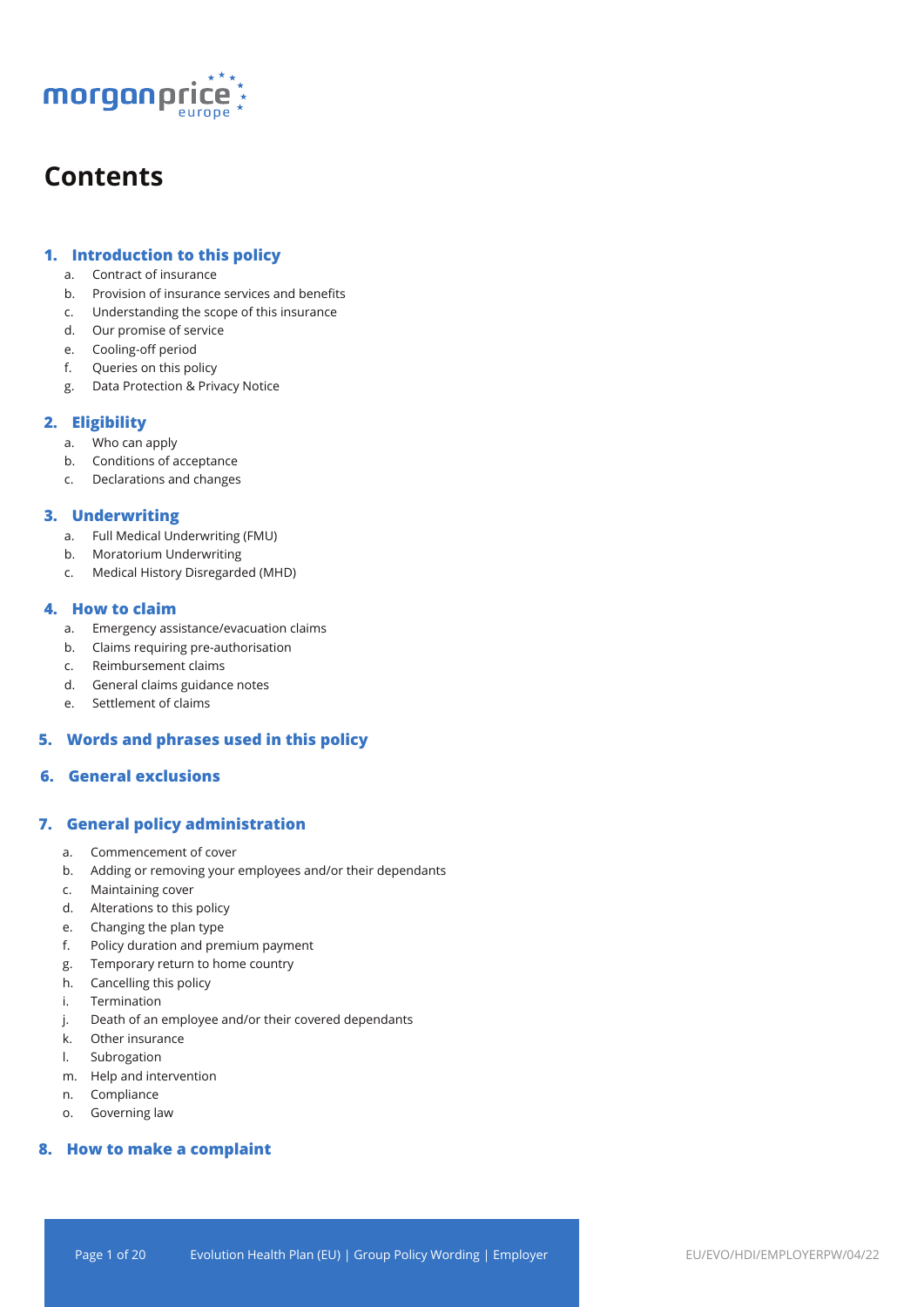# morganpri

# **1 Introduction to this policy**

Welcome and thank you for choosing the Group Evolution Health Plan (EU) from Morgan Price (Europe) ApS to look after your employees health insurance needs.

Please check the certificate of insurance to make sure that all of the details shown are correct. If any changes need to be made, please let us know immediately.

Take a few moments to look through this policy, including the detailed benefit schedule to make sure you fully understand what is covered by this insurance policy.

This policy has been written using plain language wherever possible and has been designed to set out all the features and benefits of the Group Evolution Health Plan (EU) in a straightforward and easy to understand format.

If there is any aspect of the Group Evolution Health Plan (EU) that you are unsure about, please do not hesitate to contact us.

#### **a. Contract of insurance**

The group application form you completed, your employees application forms or membership listing, together with any additional information provided, the employer and employee policy wordings, the group certificate(s) of insurance, endorsements and detailed benefit schedules are all part of the contract of insurance between you and the Insurer, and should be read as one document.

Provided the required amount of premium is paid on the due date, we will provide your employees and/or their eligible dependants, who have been issued with a certificate of insurance, with the benefits set out in the group policy wording and detailed benefit schedule attached to the group certificate(s) of insurance.

The insurance is effective only after we have issued written confirmation that your employees and/or their eligible dependants have been accepted for cover and becomes, and remains, insured in accordance with the terms and conditions set out in this policy.

#### **b. Provision of insurance services and benefits**

This is a list of the different parties involved in providing the insurance services and benefits under this policy:

• This is a Morgan Price (Europe) ApS policy. Morgan Price is responsible for the plan design, sales, administration (including issue of policy documents and collection of premiums) and general management of this policy.

- HDI Global Specialty SE of Podbielskistraße 396, 30696 Hannover, Germany, which is authorised to carry on general insurance business and is authorised and regulated by BaFin (the German Federal Financial Supervisory Authority) and is authorised to carry on business of insurance under the provisions of freedom to provide services in connection with Class 1 – Accident and Class 2 – Sickness, in all the member states of the European Union and of the European Economic Area.
- Morgan Price (Europe) ApS is the entity appointed by the Insurer to provide the services relating to claims handling, case management and evacuation and assistance on this policy.

#### **c. Understanding the scope of your insurance**

You will find details of what is covered and what is not covered in the detailed benefit schedule. Please make sure you read this carefully to understand what is covered and where waiting periods may apply to benefits.

In addition, within this policy wording, there is a list of general exclusions that apply to this policy.

#### **d. Our promise of service**

As a valued customer, you have important rights and entitlements. You are entitled to expect:

- **• Politeness and courtesy.**
- **• Helpful advice and guidance.**
- **• Confidentiality.**
- **• Professional and efficient service.**

At Morgan Price (Europe) ApS, each of our customers is important to us and we believe you have the right to a fair, swift and courteous service at all times. We will always aim to provide you with a professional, confidential and efficient service no matter what your query is.

However, we do appreciate that occasionally things can go wrong. We take all complaints seriously and aim to resolve them fairly and promptly. The information in the 'How to make a complaint' section explains how you can complain and how we will deal with your complaint.

#### **e. Cooling-off period**

If having purchased this policy, you decide that it does not meet your needs, please confirm in writing to info@morgan-price.eu that you wish to cancel the policy.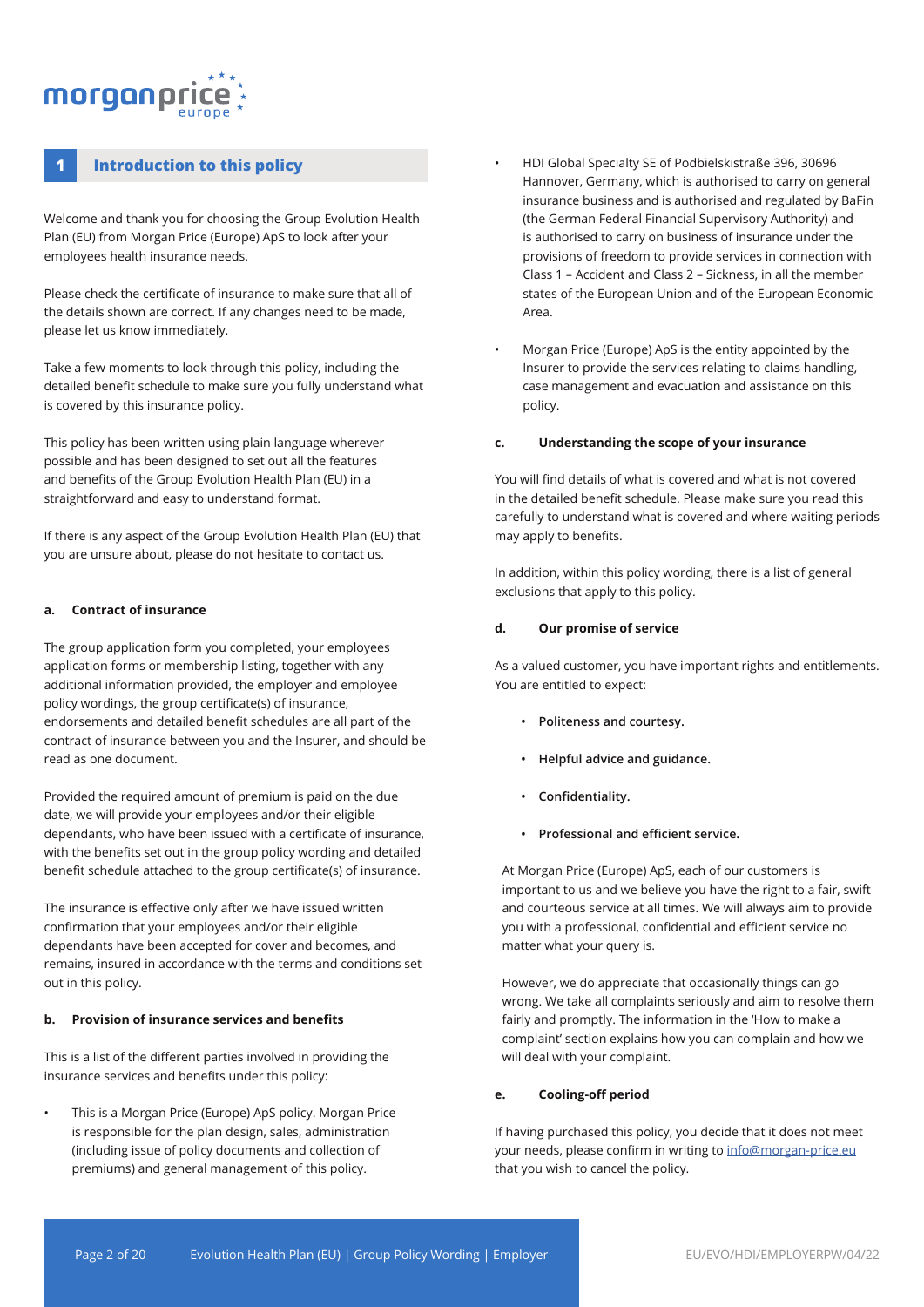

Provided no claims have been paid and/or pre-authorisation of claim costs have been issued, we will refund any premium you have paid.

#### **f. Queries on the policy**

For any queries on this policy, you should contact:

**Morgan Price (Europe) ApS Nybrogade 18 3. 1203 Kobenhavn K Denmark** 

**T: +44 (0) 1379 646 730** 

**F: +44 (0) 1379 652 794** 

#### **E: info@morgan-price.eu**

#### **g. Data Protection & Privacy Notice**

This notice explains how your data will be collected and dealt with, and your rights concerning that data. In this notice, `we', `us' or `our' refers to HDI Global Specialty SE and its agents, co-insurers and reinsurers. `You' or `your' refers to the individual whose personal data we are processing.

Personal data, or personal information, means any information about an individual from which that person can be identified. We respect your privacy and we are committed to protecting your personal data. Morgan Price (Europe) ApS, together with its insurance partner, HDI Global Specialty SE, is the joint controller and processor of your personal data.

#### **h. Responsible data controller**

HDI Global Specialty SE Podbielskistraße 396 30659 Hannover Germany Tel. +49 511 5604-2909 E-mail: contact@hdi-specialty.com

HDI Global Specialty SE is a Data Controller as defined under the EU General Data Protection Regulation ('GDPR').

You can reach our Data Protection Officer by post at the aforementioned address (please include the additional address line "Data Protection Officer") or by e-mail via our data privacy group mailbox: E-mail: privacy-hgs@hdi-specialty.com

#### **i. Personal data we may collect about you**

• Individual details such as name, address, proof of address, contact details (including emails and telephone numbers), gender, marital status, date and place of birth, nationality, employer, job title, employment history and family details

(including their relationship to you).

- Identification numbers issued by government bodies, agencies or similar such as national insurance, passport, tax identification or driving licence numbers.
- Financial information such as bank account or payment card details, income or transaction histories.
- Insurance policy information including information about quotes you receive and policies you take out.
- Credit and anti-fraud data including credit history, credit score, sanctions and criminal offences, and information received from various anti-fraud databases relating to you.
- Information about previous and current claims (including in connection with other related or unrelated insurance) which may include data about your health, criminal convictions, or special categories of personal data and, in some cases, surveillance reports.
- Technical information including your computer's IP address.
- Special categories of personal data which have additional protection under the GDPR, namely health, criminal convictions, racial or ethnic origin, political opinions, religious or philosophical beliefs, trade union membership, genetic data, biometric, or data concerning sex life or sexual orientation.
- Identification numbers issued by government bodies, agencies or similar such as national insurance, passport, tax identification or driving licence numbers.

#### **j. Where we may collect your personal data from**

We may collect your personal data from various sources:

- You (including, from time to time, recordings of your telephone calls with us)
- Your family members, employer or agent/representative (including your broker)
- Our agents, other insurers, insurance brokers, or reinsurers
- Credit reference agencies
- Websites or software applications for use on computers or mobile devices and/or social media content, tools and applications
- Anti-fraud databases, sanctions lists, court judgments and other databases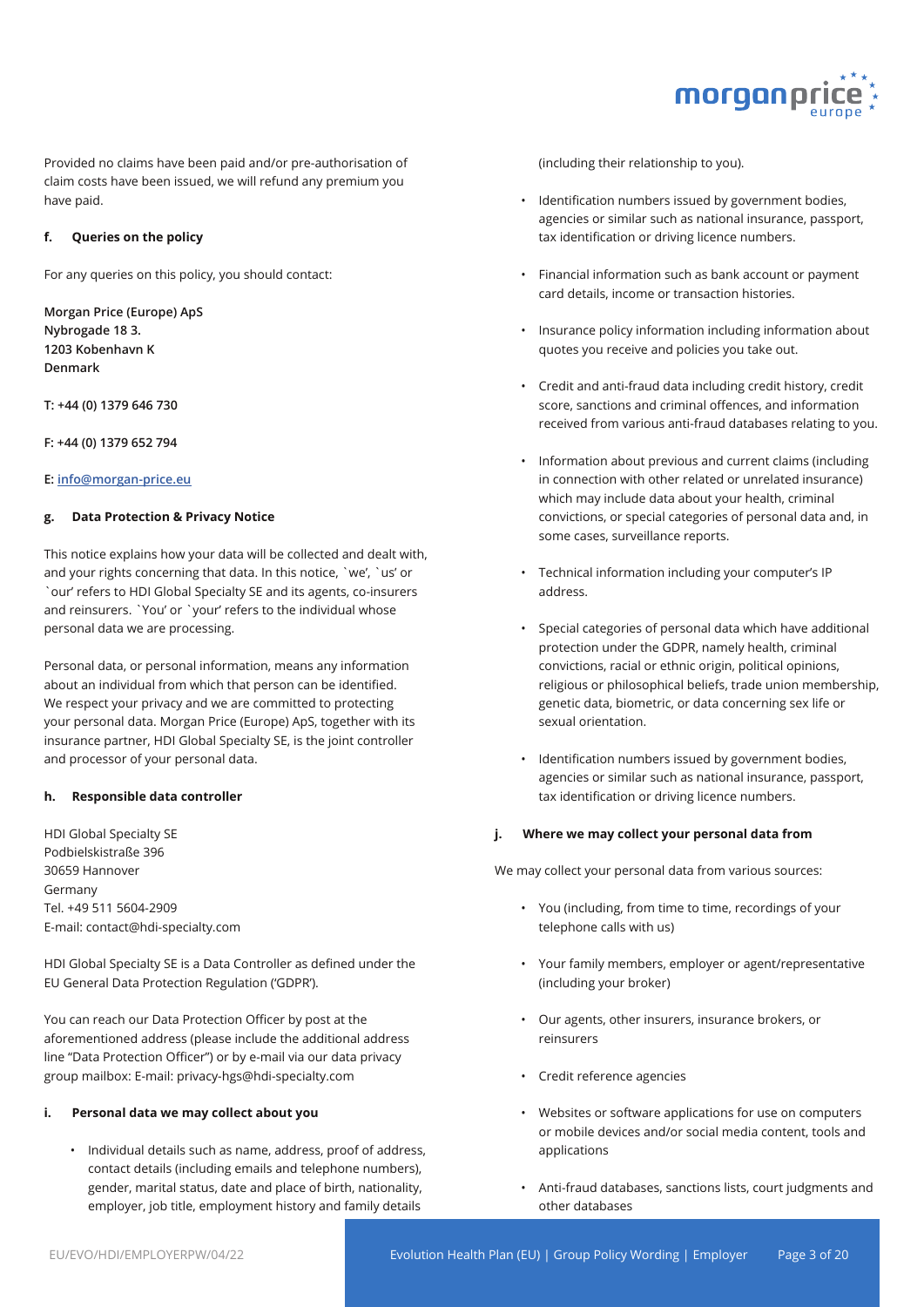

- Government agencies
- Any open electoral register; or
- In the event of a claim, third parties including the other party or parties to the claim, witnesses, experts, loss adjusters, solicitors, claims handlers, translators, surveillance agents, engineers and others.

### **k. Identities of Data Controllers and Data Protection Contacts**

The operation of the insurance market means that personal data may be shared between insurance brokers, insurers, reinsurers and other market participants. You can find out the identity of the controller or controllers of your personal data in the following ways:

- If you took out the insurance yourself, get in touch with the data protection contact at your insurance broker or the entity you dealt with in taking out the insurance.
- If your employer or another organisation took out the insurance for your benefit, you should get in touch with the data protection contact at your employer or the organisation that took out the insurance.
- If you are not a policyholder or an insured under the insurance, you should get in touch with the organisation that collected your personal data.
- **l. The purposes, categories, legal grounds and recipients of our processing your personal data**
	- **• Your personal data may be processed for the following purposes:** 
		- Quotation/inception:
			- Setting you up as a client, including possible fraud, sanctions, credit and anti-money laundering checks
			- Evaluating the risks and matching them to appropriate policy terms/premium
			- Payment of premium where the insured is an individual
		- Policy administration
			- Client care, including communicating with you and sending you updates
			- Payments to and from individuals
- Claims processing:
	- Managing insurance and reinsurance claims
	- Defending or prosecuting legal claims or regulatory proceedings
	- Investigating or prosecuting fraud
- Renewals
	- Contacting you/the insured to renew the insurance
	- Evaluating the risks and matching them to appropriate policy terms/premium
	- Payment of premium where the insured is an individual
- Other purposes including:
	- Complying with our regulatory or legal obligations
	- Risk modelling
	- Effecting reinsurance contracts
	- Transferring books of business, company sales, restructuring and reorganisation.
- **• We may also disclose personal data to the following non-exhaustive list of entities: reinsurers, financial institutions, service providers, contractors, agents, tax authorities, law enforcement and other regulators and group companies in connection with the above purposes. You will find the current list of service providers and our companies who participate in dataprocessing operations hereon our website or by emailing privacy-hgs@hdi-specialty.com.**
- **• We process your data on one of the following legal grounds:**
	- In order to place and operate the contract(s) of insurance;
	- Where a legitimate interest to do so has been identified for which processing of your data is necessary and which balances your interest, rights and freedoms e.g. protecting you from fraud or personalising the insurance product to you; or
	- Where we have a legal obligation to do so e.g. to prevent money laundering.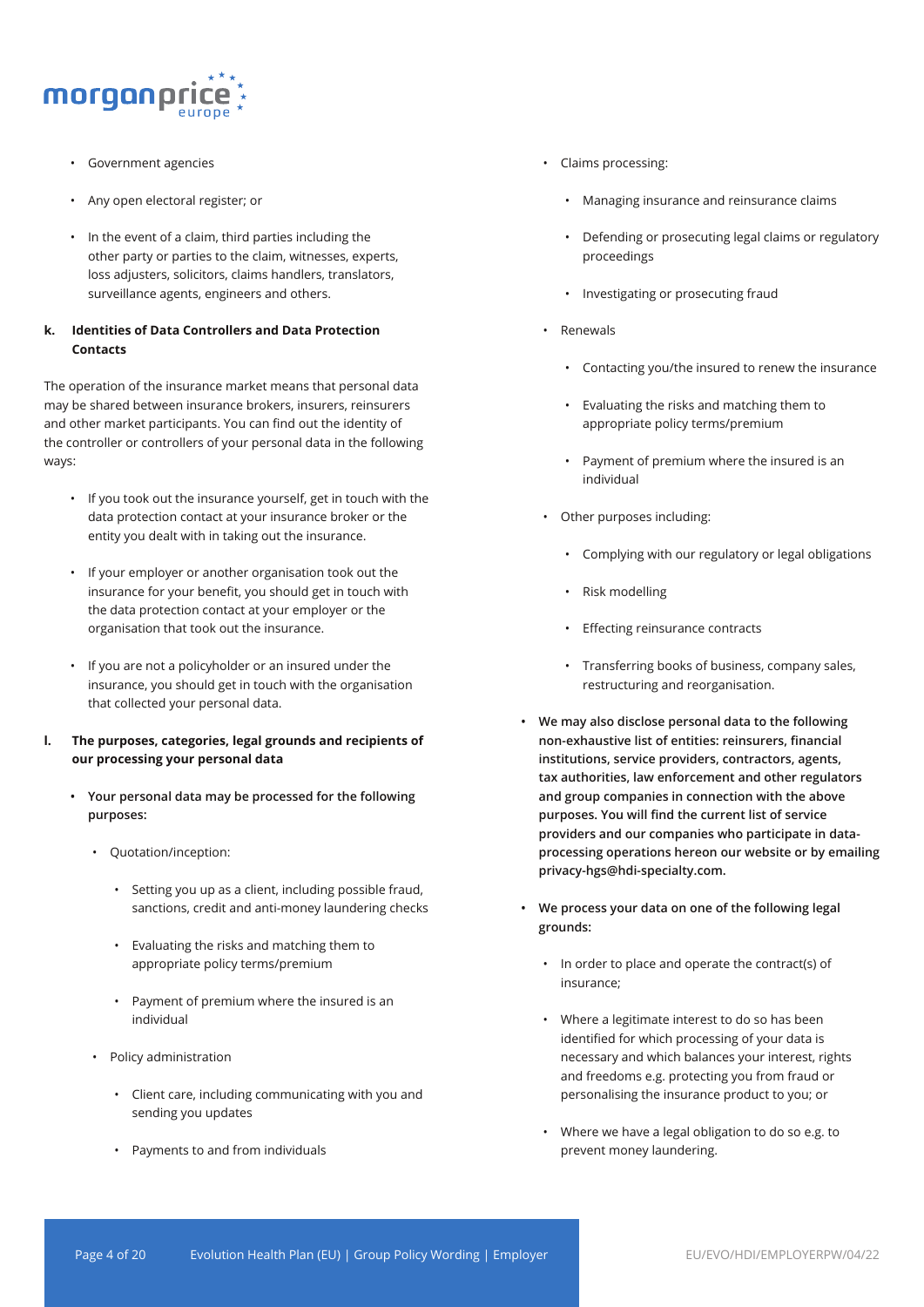

#### **m. Consent**

To provide insurance and deal with insurance claims in certain circumstances we may need to process special categories of your personal data (see 2.8 above), such as medical or criminal records. Your consent to this processing may be necessary to achieve one or more of the purposes set out above.

Where this is the case, you may withdraw your consent to such processing at any time by notifying privacy-hgs@hdi-specialty.com . If you do withdraw your consent, however, this may mean we cannot provide insurance or pay claims.

#### **n. Profiling**

When calculating insurance premiums, we may compare your personal data against other data such as industry averages or fraud patterns. Your personal data may also be used to create such other data to ensure, among other things, that premiums align to risk.

We may make decisions based on profiling and without staff intervention (known as automatic decision making).

#### **o. Storage and retention of your personal data**

Data is held by us on servers and in printed form, as well as on our behalf in off-site storage facilities. We will keep your personal data only for so long as is necessary and for the purpose for which it was originally collected. In particular, so long as there is any possibility that either you or we may bring or face legal claims in connection with the insurance contract(s), or if there are legal or regulatory reasons to retain your data, we must do so.

#### **p. International transfer of data**

We may need to transfer your data to third parties outside the European Economic Area. These transfers will be made in compliance with the GDPR.

If you would like further details of how your personal data would be protected if transferred outside the EEA, please contact privacyhgs@hdi-specialty.com.

#### **q. Amendment**

We may amend this Privacy Notice from time to time. We will let you know if we make any significant changes.

#### **r. Your rights**

If you have any questions about our use of your personal data, please contact the relevant data protection contact as explained above. In certain circumstances you may have the right to require us to:

- Provide you with further details about the use we make of your personal data
- Provide you with a copy of the personal data we hold
- Correct any inaccuracies in the personal data we hold
- Delete any personal data we no longer have any lawful ground to use
- Where the processing requires your consent, to withdraw that consent so we stop the processing in question
- Transfer your personal data to another organisation
- Object to any processing based on the legitimate interests ground at 4.3.2 above unless our reasons for that processing outweigh any prejudice to your data protection rights
- Object to automated processing, including profiling
- Restrict how we process or use your personal data in certain circumstances e.g. whilst a complaint is being investigated.

In certain circumstances we may need to restrict the above rights to safeguard the public interest (e.g. prevention or detection of crime) or our interests (e.g. legal or litigation privilege).

If you are not satisfied with our use of your personal data or our response to any request by you to exercise any of your rights, or if you think we have breached the GDPR, you have the right to complain to the relevant national authority, details below.

**Germany** (lead supervisory authority) Die Landesbeauftragte für den Datenschutz Niedersachsen Prinzenstraße 5 30159 Hannover

Phone: +49 (0511) 120 45 00 Fax: +49 (0511) 120 45 99 E-mail: poststelle@lfd.niedersachsen.de Website: https://www.lfd.niedersachsen.de

#### **Sweden**

Datainspektionen Drottninggatan 29 5th Floor Box 8114 104 20 Stockholm

Tel. +46 8 657 6100 Fax +46 8 652 8652 e-mail: datainspektionen@datainspektionen.se Website: http://www.datainspektionen.se/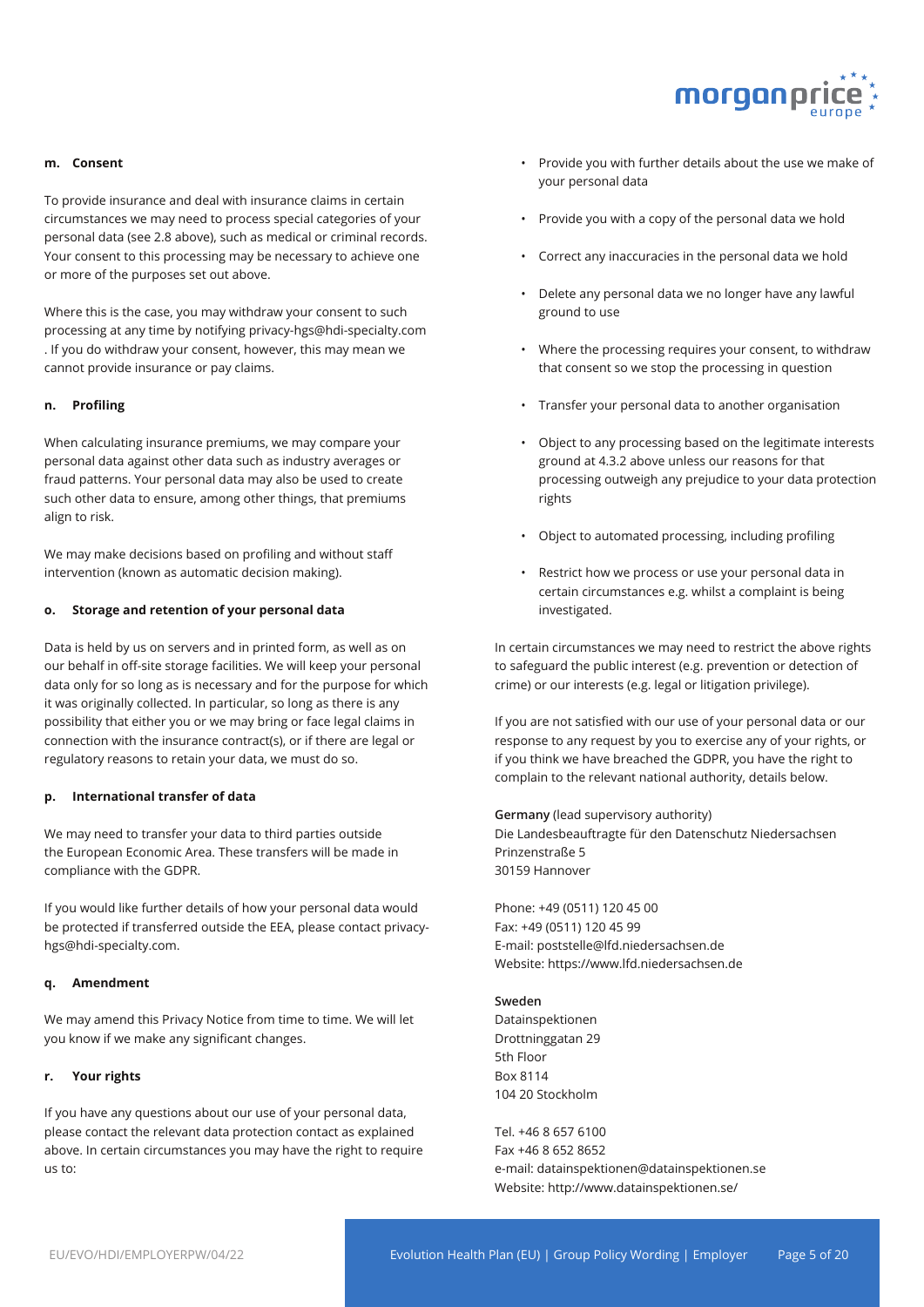

#### **Italy**

Garante per la protezione dei dati personali Piazza di Monte Citorio, 121 00186 Roma

Tel. +39 06 69677 1 Fax +39 06 69677 785 e-mail: garante@garanteprivacy.it Website: http://www.garanteprivacy.it/

#### **UK**

#### **England**

Information Commissioner's Office Wycliffe House Water Lane Wilmslow Cheshire SK9 5AF

Tel: 0303 123 1113 (local rate) or 01625 545 745 (national rate) casework@ico.org.uk

#### **Scotland**

Information Commissioner's Office 45 Melville Street Edinburgh EH3 7HL

Tel: 0131 244 9001 scotland@ico.org.uk

#### **Wales**

Information Commissioner's Office 2nd Floor Churchill House Churchill Way Cardiff CF10 2HH

Tel: 029 2067 8400 wales@ico.org.uk

#### **Northern Ireland**

Information Commissioner's Office 3rd Floor 14 Cromac Place Belfast BT7 2JB

Tel: 0303 123 1114 (local rate) 028 9027 8757 (national rate) ni@ico.org.uk

#### **s. Contact Us**

Head Office: Data Protection Officer, Podbielskistraße 396, 30659 Hannover, Germany, Tel. +49 511 5604-2909

UK Branch: Legal & Compliance, 10 Fenchurch Street, London, EC3M 3BE, Tel. +44 (20) 7015 4000

Scandinavian Branch: Legal & Compliance, Hantverkargatan 25, P.O Box 22085, SE-104 22 Stockholm, Tel. +46 8 617-5485

Italian Branch: Data Protection Officer, Podbielskistraße 396, 30659 Hannover, Germany

# **2 Eligibility**

#### **a. Who can apply?**

This is an international policy designed for employers who wish to provide health insurance for employees who are expatriates (i.e. persons living/working outside their home country) or local nationals (i.e. persons living and/or working inside their home country) and their eligible dependants, with the exception of local nationals of the United States of America.

- The policy is not available to employees in countries where it would breach any sanction, or where it is prohibited by law or local legislation.
- All employees must be in active service on the start date of the certificate of insurance.
- We require a minimum of three employees at the start date, or any subsequent renewal date to be eligible for the Group Evolution Health Plan (EU).
- If you elect to provide cover for your employees eligible dependants, this cannot be on a selective basis, and dependants cover should be available to all employees covered by this policy.

This policy is not available to any employees whose primary residence is Cambodia, China, Hong Kong, Indonesia, Japan, Laos, Macau, Malaysia, Myanmar, Philippines, Singapore, South Korea, Taiwan, Thailand, Timor-Leste or Vietnam. Residents of these countries should apply for an Evolution Health Plan (Asia Pacific).

Maximum age of entry at the start date of this policy on a Full Medical Underwriting basis is 74.

Maximum age of entry at the start date of this policy on a Moratorium basis is 55.

Children can be added to an employees policy but they must be under age 19 and unmarried (or under age 25, unmarried and in full-time further education) at the start date. Children may remain covered under this policy until the annual renewal date following their 19<sup>th</sup> birthday (or 25<sup>th</sup> birthday where in full-time education) or marriage, at which time their insurance cover under this policy will end and they may move onto their own policy.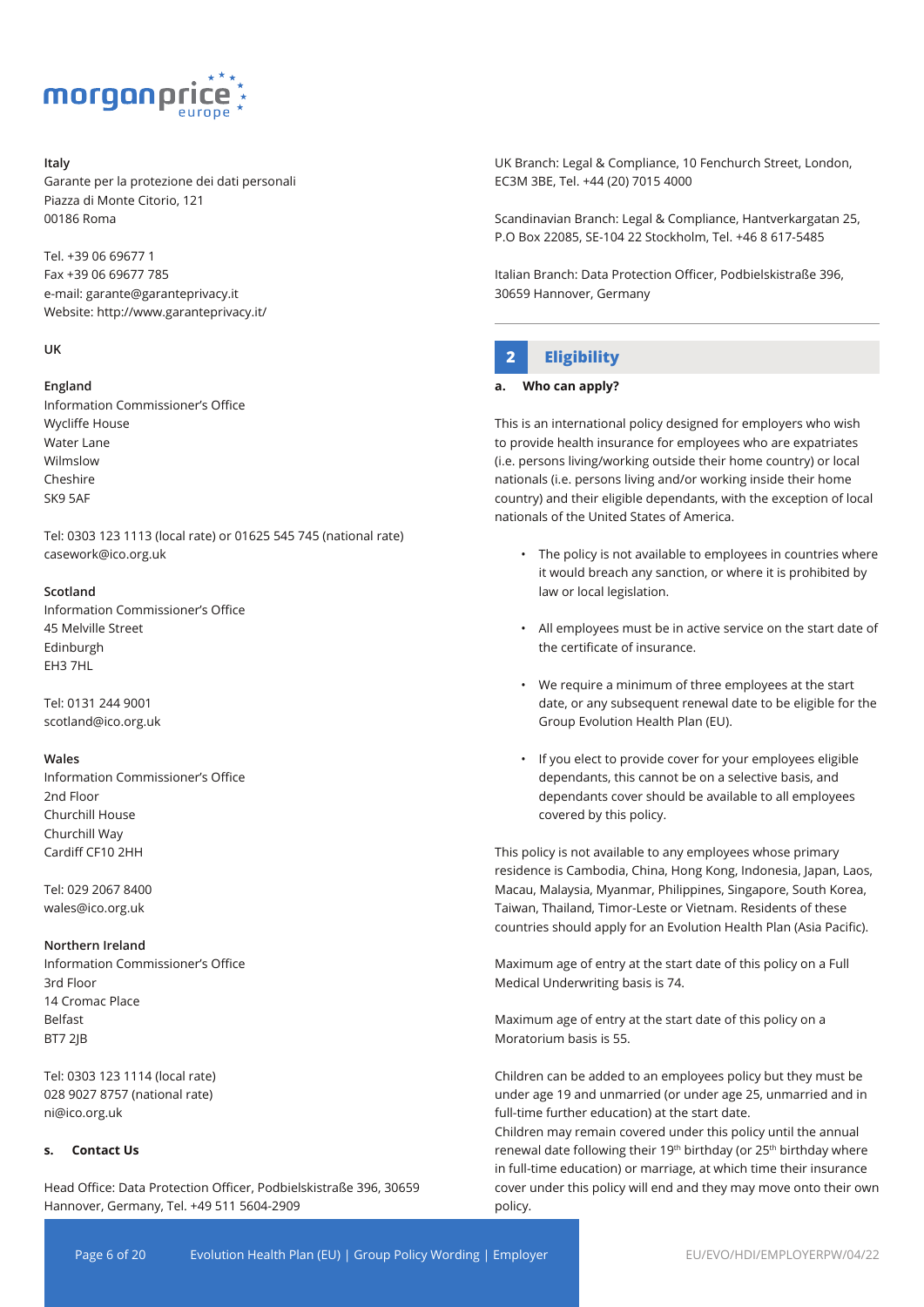

#### **b. Conditions of acceptance**

We are entitled to refuse an application from any employee without giving a reason. We also reserve the right to ask for evidence of age, state of health, employment status or educational status.

#### **c. Who can apply?**

This is an international policy designed for employers who wish to provide health insurance for employees who are expatriates (i.e. persons living/working outside their home country) or local nationals (i.e. persons living and/or working inside their home country) and their eligible dependants, with the exception of local nationals of the United States of America.

- The policy is not available to employees in countries where it would breach any sanction, or where it is prohibited by law or local legislation.
- All employees must be in active service on the start date of the certificate of insurance.
- We require a minimum of three employees at the start date, or any subsequent renewal date to be eligible for the Group Evolution Health Plan (EU).
- If you elect to provide cover for your employees eligible dependants, this cannot be on a selective basis, and dependants cover should be available to all employees covered by this policy.

This policy is not available to any employees whose primary residence is Cambodia, China, Hong Kong, Indonesia, Japan, Laos, Macau, Malaysia, Myanmar, Philippines, Singapore, South Korea, Taiwan, Thailand, Timor-Leste or Vietnam. Residents of these countries should apply for an Evolution Health Plan (Asia Pacific).

Maximum age of entry at the start date of this policy on a Full Medical Underwriting basis is 74.

Maximum age of entry at the start date of this policy on a Moratorium basis is 55.

Children can be added to an employees policy but they must be under age 19 and unmarried (or under age 25, unmarried and in full-time further education) at the start date.

Children may remain covered under this policy until the annual renewal date following their 19<sup>th</sup> birthday (or 25<sup>th</sup> birthday where in full-time education) or marriage, at which time their insurance cover under this policy will end and they may move onto their own policy.

#### **d. Conditions of acceptance**

We are entitled to refuse an application from any employee without giving a reason. We also reserve the right to ask for evidence of age, state of health, employment status or educational status.

We may wish to apply special terms, exclusions or premium increases to reflect any exceptional circumstances regarding your application.

If we cannot obtain all the information we need to assess a risk, we reserve the right to decline cover.

In order to benefit from this policy, you must:

- Answer all questions about this policy honestly and fully at all times;
- Not deliberately mislead us by misstatement;
- Tell us straight away if anything you have already told us changes, especially between the date you apply for this policy and the date we issue it;
- Observe and comply with the terms and conditions of this policy.

Or this policy may be cancelled, and/or any claims your employees and/or their covered dependants make may not be paid.

#### **e. Declaration and changes**

You must immediately inform us of any change in the information given on the group application form, in particular relating to any medical declaration you have made for your employees and/ or their covered dependants, address, country of residence, the birth or adoption of a child or any other change involving your employees and/or their covered dependants. If you do not tell us, this policy may be cancelled and any claims your employees and/ or their covered dependants make may not be paid.

# **3 Underwriting**

We assess risks in different ways as listed below:

#### **a. Full Medical Underwriting**

If you select Full Medical Underwriting (FMU) for your employees and/or their eligible dependants, they must complete the FMU application form. We will review the information provided to ascertain whether your employees and/or their eligible dependants will be accepted with or without specific exclusions or terms.

We may need to request additional information to be able to provide terms. You must ensure that the FMU application form is fully and accurately completed, taking into consideration that the medical declaration relates to the whole of your life unless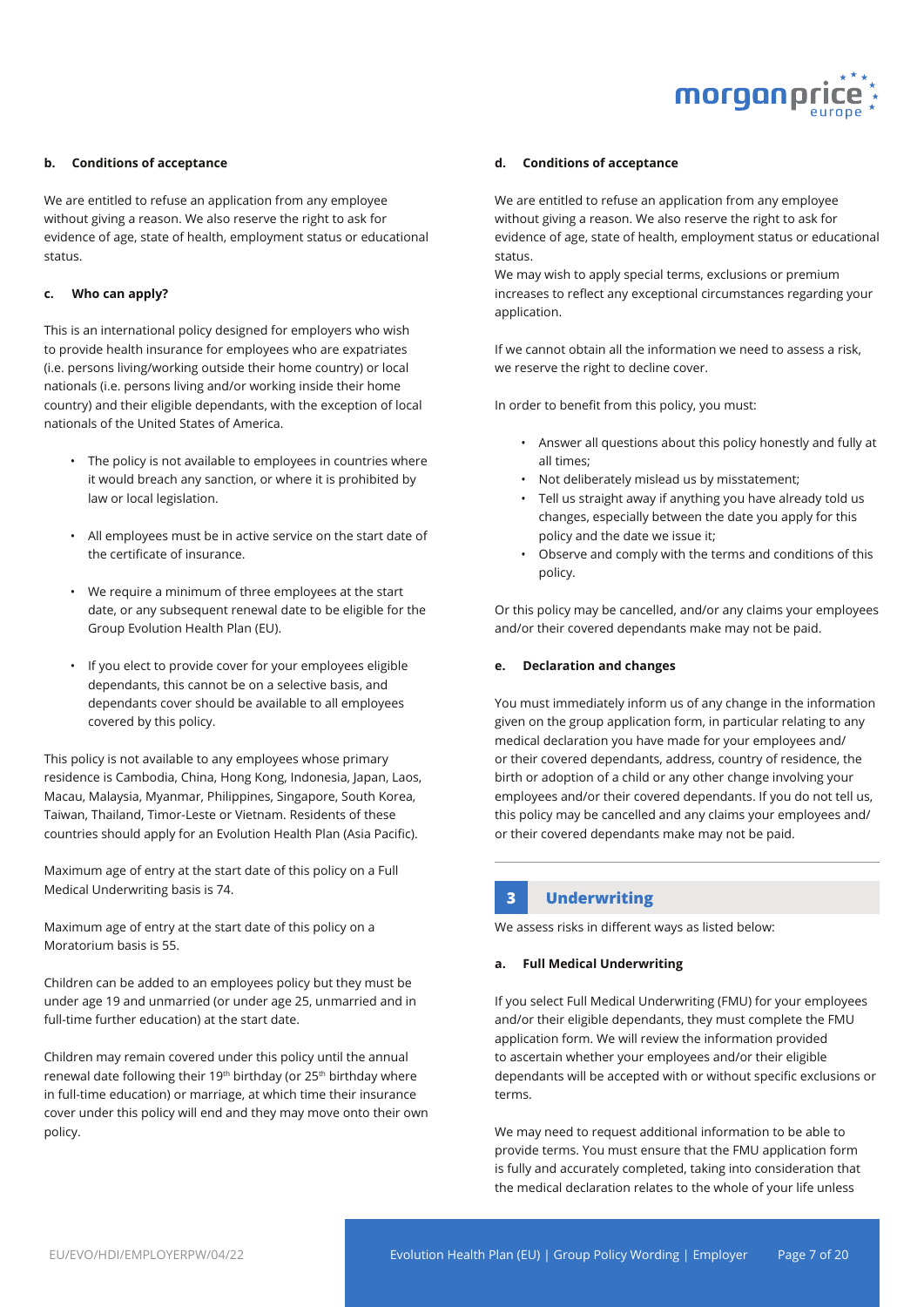# morganprio

otherwise stated. If you are not sure whether you need to declare a condition to us or not, you should declare it.

Any pre-existing conditions not declared on your employees and/ or their eligible dependants FMU application will not be covered by this policy.

If a specific exclusion or terms applies to your employees and/or their eligible dependants policy, we will advise you in writing and you will need to confirm to us in writing that you accept the terms offered before this policy can start.

#### **b. Moratorium Underwriting**

Moratorium Underwriting is only available if your employees and/ or their eligible dependants are under age 55 at the start date of this policy. If you select Moratorium Underwriting, your employees and/or their eligible dependants must complete the Moratorium application form.

Moratorium Underwriting means that your employees and/or their eligible dependants will not be covered for any pre-existing conditions that have been in existence during the 5-year period before the start date. After 2 years continuous cover, pre-existing medical conditions may become eligible for cover (unless the condition is specifically excluded by the policy) if, at the first time of receiving treatment, your employees and/or their eligible dependants have not:

- **• Suffered any symptoms;**
- **• Consulted any medical practitioner for check-ups/ monitoring of a condition, received follow-up examinations, medical treatment or advice;**
- **• Been prescribed or taken medicine, including over the counter drugs, special diets, injections or physiotherapy;**
- **• And, your employees and/or their eligible dependants were not reasonably aware the condition existed.**

If there is any doubt over whether a condition existed prior to the start date of this policy, we reserve the right to request a further medical opinion. The final decision on whether a condition is covered rests solely with our Chief Medical Officer (CMO).

#### **c. Non-Disclosures**

If during the course of your policy we deem that a pre-existing condition was not disclosed to us, we reserve the right to either apply restrospective exclusions to your plan or to cancel the plan back to inception.

### **d. Medical History Disregarded (available to group schemes of more than 10 employees)**

If you have selected Medical History Disregarded (MHD) Underwriting, we do not require you to declare your employees

and/or their eligible dependants previous medical history, and your employees and/or their eligible dependants will not be required to complete an application form.

Any ongoing or potential claims, which may affect the overall risk of this policy, including pre-existing cases of pregnancy, cancer, heart and lungs, and back problems in the current period of insurance cover, MUST be disclosed and accepted by us prior to cover being confirmed on this policy.

We do not have to accept a group on MHD Underwriting and we do not have to give a reason why.

# **4 How to claim**

#### **a. Emergency assistance/evacuation claims (Preauthorisation required)**

Assistance is available 24-hours a day, 365 days a year for medical emergencies, including evacuation and transportation.

If your employees and/or their covered dependants have an emergency, critical or life-threatening medical condition, and local facilities may not be available to provide the necessary medical treatment, they must contact us immediately for assistance on **+44 (0) 3300 581 668** and select **Option 2**.

Your employees and/or their covered dependants will need to provide the following information for the person requiring medical treatment:

- **• Full name.**
- **• Date of birth.**
- **• Membership Number (found on the certificate of insurance).**
- **• Location.**
- **• Name and contact details of treating physician/hospital.**
- **• Details of the medical condition.**

We will make contact with your employees and/or their covered dependants treating physician to obtain required medical information so that we can assess your employees and/or their covered dependants medical condition and decide if medical evacuation is required and how we will need to action that. If covered, arrangements will be made and we will deal directly with any facility or evacuation provider.

In dire emergencies in remote or primitive areas where your employees and/or their covered dependants cannot make contact with us in advance, your employees and/or their covered dependants must contact us as soon as is practicably possible.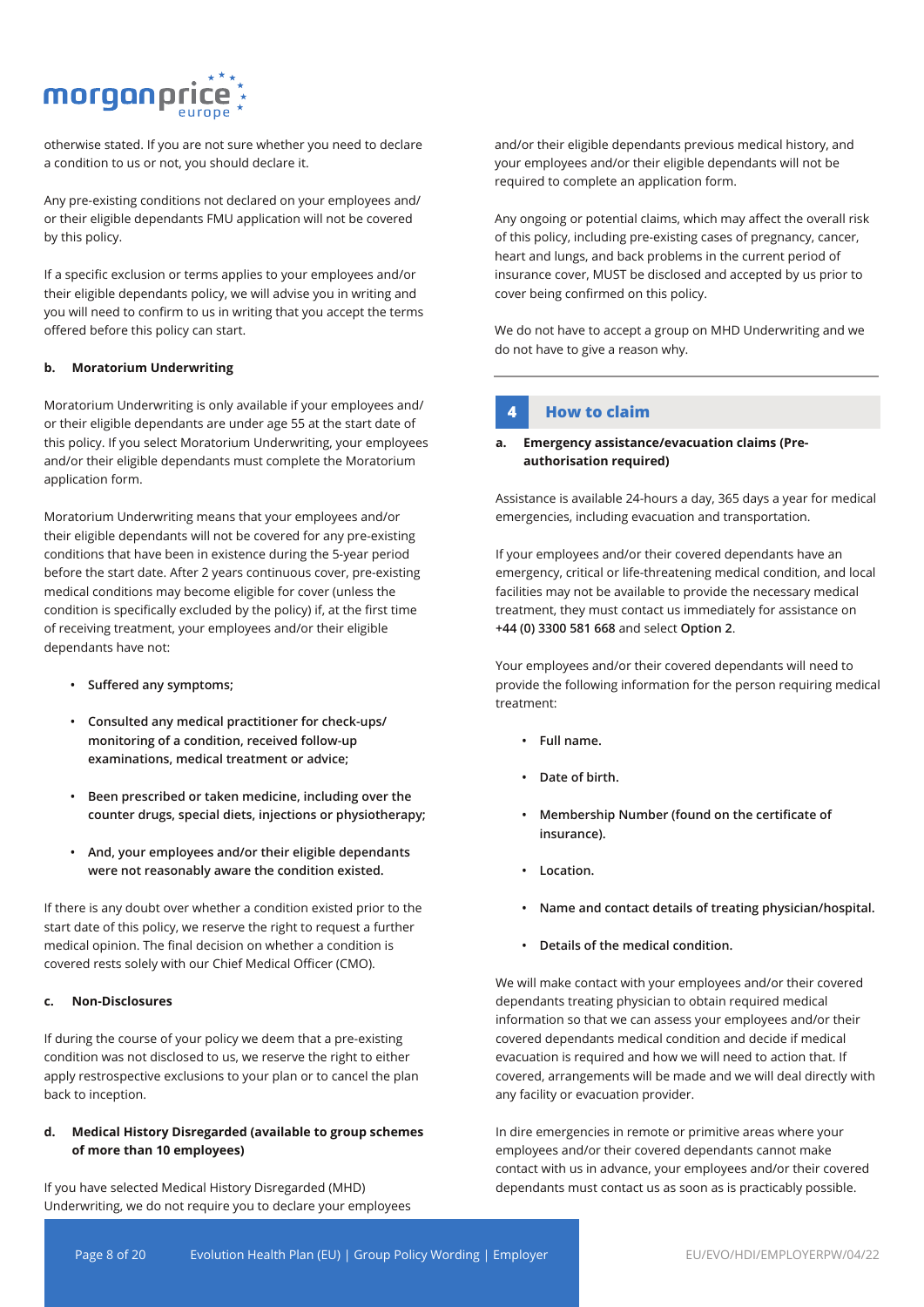

#### **b. Claims requiring pre-authorisation**

Within the detailed benefit schedule, it is shown where certain benefits need pre-authorisation. If your employees and/or their covered dependants wish to make a claim on one of these benefits, they need to call us on **+49 (0)32 211 12 2010** and select **Option 3,** or send an email to mpclaims@morgan-price.eu or euroclaims@morgan-price.eu if they are a resident in Germany, with the details of their claim.

In most cases, we will then be able to deal directly with the hospital/clinic to arrange your employees and/or their covered dependants treatment and then place a guarantee of payment with the hospital and pay them directly.

If your employees and/or their covered dependants are admitted into hospital in an emergency, please make sure that your employees and/or their covered dependants, a representative, or a member of the hospital staff contact us within 2 days of your employees and/or their covered dependants being admitted into hospital.

# **If your employees and/or their covered dependants do not contact us for pre-authorisation as per the detailed benefit schedule, a 25% co-insurance will apply to their claim.**

If your employees and/or their covered dependants policy has a deductible/excess or co-insurance to be applied, your employees and/or their covered dependants will be responsible for paying the hospital directly for the costs not covered.

#### **c. Reimbursement claims**

For claims that do not require pre-authorisation, your employees and/or their covered dependants should take a claim form with them when they receive medical treatment and request the treating physician to complete their part of the form. Your employees and/or their covered dependants should settle the invoice and then send us the claim form and paid invoice/receipt.

#### Claim forms can be downloaded from www.morgan-price.eu

Please note, any fee that your employees and/or their covered dependants physician may charge for completing the claim form is your employees and/or their covered dependants responsibility.

The claim form and supporting documentation should be sent to us by secure email to mpclaims@morgan-price.eu or euroclaims@morgan-price.eu if your employees and/or their covered dependants are resident in Germany.

Alternatively, your employees and/or their covered dependants can post them to us at:

**Morgan Price (Europe) ApS Claims Department Morgan Price (Europe) ApS Nybrogade 18 3. 1203 Kobenhavn K Denmark** 

Your employees and/or their covered dependants must take a copy of their claim documents before posting us the originals. If your employees and/or their covered dependants want to speak to us about their claim, they can call us on **+49 (0)32 211 12 2010. d. General claims guidance notes**

# Your employees and/or their covered dependants only need to complete one claim form for each different medical condition per policy year. If your employees and/or their covered dependants receive further bills for an already submitted claim, send these in with an accompanying letter quoting your employees and/or their covered dependants membership number and claim number already provided. Alternatively, take a copy of their original claim form and submit that with the additional bills.

When your employees and/or their covered dependants submit their first claim, please ensure that they also send us the completed bank details form to ensure we can make payment to your employees and/or their covered dependants. Your employees and/or their covered dependants must include an IBAN and SWIFT code where this is required.

Please note, we cannot make payments to banks in countries where UK/US Sanctions are in place.

**ALL** claims must be submitted within **3 months** of the date of service or treatment, otherwise they will not be considered for reimbursement.

Your employees and/or their covered dependants must provide us with written response to any request for information regarding a claim within 28 days of us asking, or as soon as reasonably possible thereafter. In certain circumstances, we may ask your employees and/or their covered dependants to undergo a medical examination, which we will pay for. Your employees and/or their covered dependants must provide us with a written statement to substantiate their claim together with (at your employees and/or their covered dependants own expense) all necessary documentary evidence, information, certificates, receipts and reports that we may reasonably request them to supply. It may also be necessary to request information such as a police report, death certificate, autopsy report and travel itineraries. Failure to provide us with the information we have reasonably requested, will result in us being unable to assess your employees and/or their covered dependants claim.

In the evaluation of medical claims, the decision of our Chief Medical Officer (CMO) is our final decision.

If you have chosen a deductible/excess to apply to your employees and/or their covered dependants policy, it will apply on a per person, per period of insurance basis, which means that it will be applied once a year to each employee and/or their covered dependants. If you have also selected a co-insurance on out-patient benefit options, the excess will be applied to the claim first and then the co-insurance will be applied to the remaining amount.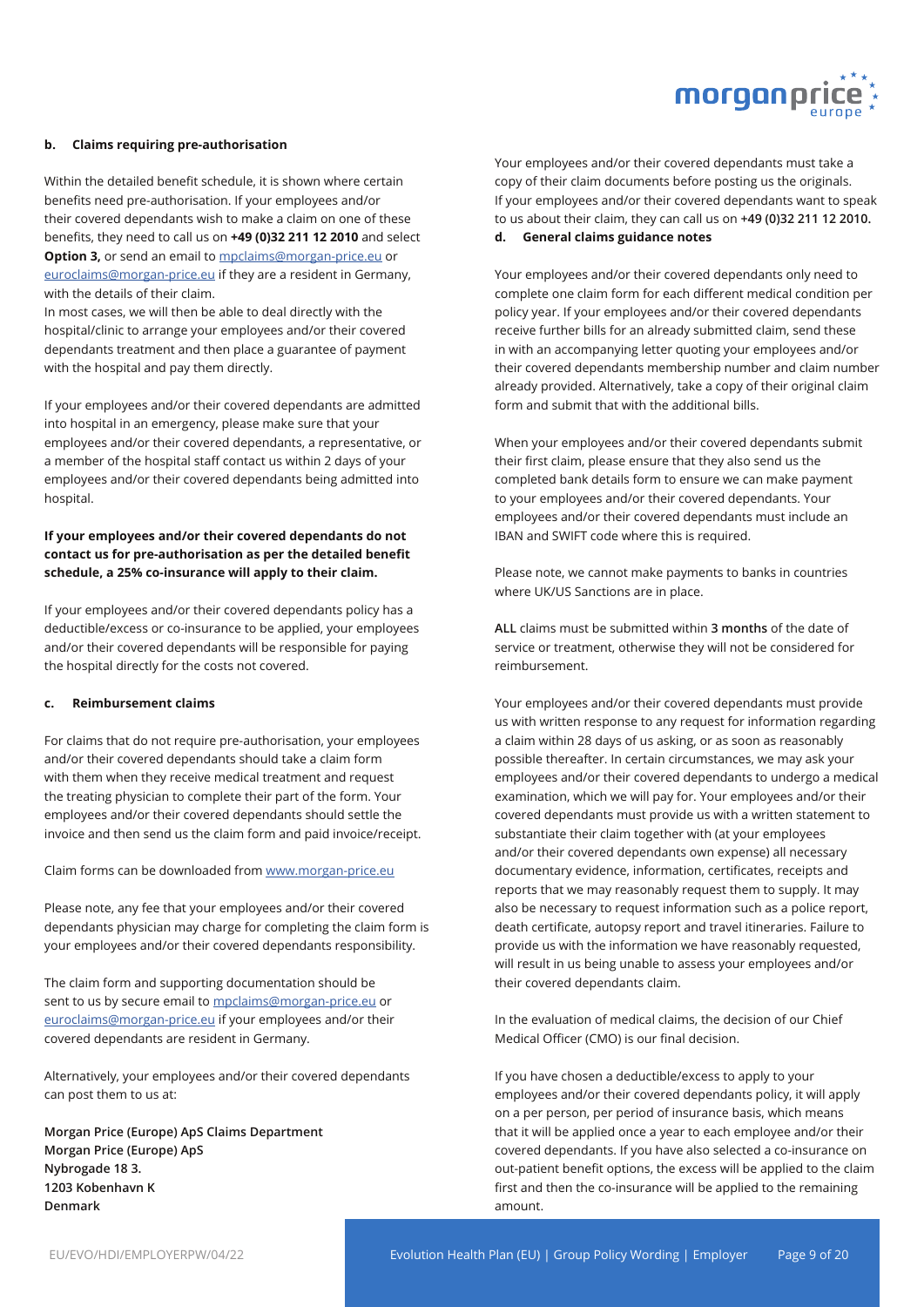

At the start of each period of insurance, your employees and/or their covered dependants are responsible for bearing the eligible costs for any expenses up to the value of your employees and/or their covered dependants deductible/excess.

Your employees and/or their covered dependants will need to send us a completed claim form, together with all the bills so that we can work out the amount payable once your employees and/ or their covered dependants have incurred eligible costs up to the level of your deductible/excess.

#### **e. Settlement of claims**

Once we have reviewed the documentation provided and processed your employees and/or their covered dependants claim, we will send your employees and/or their covered dependants a reimbursement statement and make payment of the covered expenses directly into your employees and/or their covered dependants chosen bank account.

We will pay for any bank charges incurred in submitting the funds into your employees and/or their covered dependants bank account.

We will not pay for any charges made by your employees and/or their covered dependants bank for receiving the funds.

For claims made where your employees and/or their covered dependants have incurred expenses in a currency other than the currency of this policy, settlement will be calculated using the appropriate exchange rate prevailing on the date treatment was received.

# **5 Words and phrases used in this policy**

Certain words and phrases used in this policy wording, and the other documentation which forms part of your employees and/ or their covered dependants policy, have specific meanings, which are defined below. Where words and phrases are not shown, they will take on their usual meaning within the English language.

#### **Accident**

A sudden, unexpected, specific bodily injury caused by violent or external means.

#### **Active Service**

An employee will be considered in active service on any day if he/ she is then performing in the customary manner all the regular duties of their employment as performed, or were capable of being performed on the last regularly scheduled day of work.

#### **Acute Medical Condition**

A medical condition of rapid onset resulting in severe pain or symptoms, which is of brief duration and that is likely to respond quickly to medical treatment.

#### **Annual renewal date**

The day after the expiry date as shown on the certificate of insurance.

#### **Benefit schedule**

The detailed table of benefits included within the certificate of insurance, which sets out the benefits available to your employees and/or their covered dependants under this policy, in line with the chosen level of cover.

#### **Birth defect**

A deformity or medical condition, which is caused during pregnancy and/or childbirth.

#### **Bodily injury**

An identifiable physical injury that directly results from an accident.

#### **Cancer**

Any malignant tumour positively diagnosed with histological confirmation and characterised by the uncontrolled growth of malignant cells and invasion of tissue. The term malignant tumour includes leukaemia, lymphoma and sarcoma.

#### **Certificate of insurance**

The document issued to you, which shows the name of the policyholder, together with your insured employees and/or their covered dependants, selected geographical area, selected currency, level of cover, period of insurance, inception and expiry date, name of the Insurer, any special terms, conditions and exclusions and the detailed benefit schedule, which apply to this policy.

#### **Chronic medical condition**

A medical condition, which has two or more of the following characteristics:

- It has no known recognised cure;
- It continues indefinitely;
- It has come back;
- It is permanent;
- Requires palliative treatment;
- Requires long-term monitoring, consultations, check-ups, examinations or tests;
- Your employees and/or their covered dependants need to be rehabilitated or specially trained to cope with it.

#### **Claim**

The total cost of treating a single medical condition or bodily injury.

#### **Close relative**

Spouse or partner (of the same or opposite sex), mother, father, mother-in-law, father-in-law, stepmother, stepfather, legal guardian, daughter, son, daughter-in-law, son-in-law, (including legally adopted son or daughter), stepchild, sister, brother, sisterin-law, brother-in-law, grandparents or grandchildren of your employees and/or their covered dependants.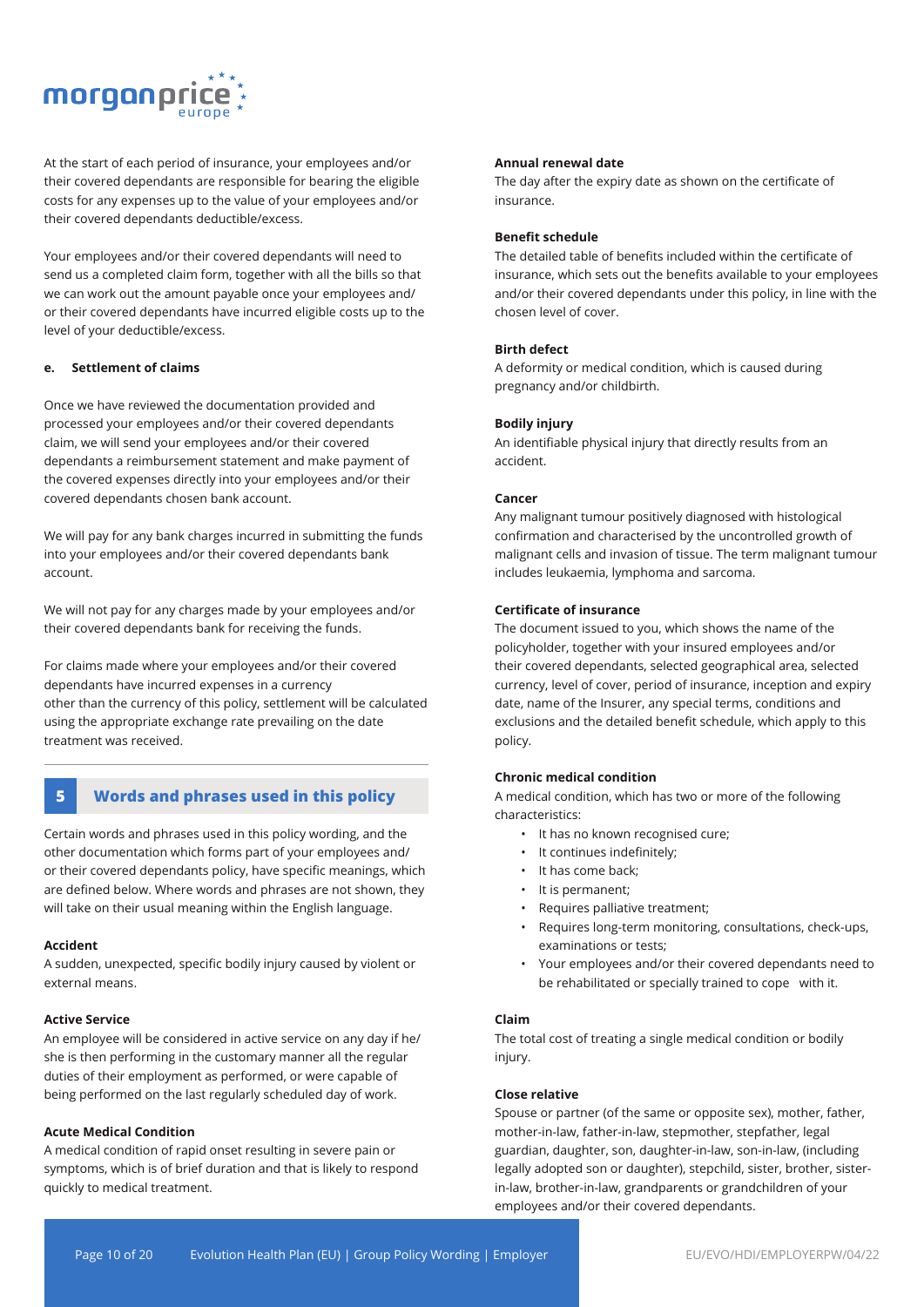

#### **Co-insurance**

The percentage of eligible costs, which your employees and/or their covered dependants are responsible for paying.

#### **Complications of pregnancy and childbirth**

For the purposes of this policy, complications of pregnancy and childbirth shall only be deemed to include the following: toxaemia, gestational hypertension, pre-eclampsia, ectopic pregnancy, hydatidiform mole, ante and post partum haemorrhage, retained placenta membrane, stillbirths, miscarriage, medically necessary caesarean sections and medically necessary abortions.

#### **Confinement to home**

When an illness or injury restricts the ability of your employees and/or their covered dependants to leave their home, except with the assistance of another individual and the aid of a supportive device (such as crutches, a cane, a wheelchair or a walker). Any medically necessary absence from your employees and/or their covered dependants home shall not disqualify them from being considered to be confined to home.

#### **Congenital condition**

A medical condition or abnormality that is present at birth.

#### **Consultant**

A surgeon, anaesthetist or physician who is legally qualified to practice medicine or surgery following attendance at a recognised medical school, and is recognised as having a specialist qualification in the field or expertise in the treatment of the disease, illness or injury being treated.

#### **Country of residence**

The country where the employees and/or their covered dependants covered by this policy have primary residence, and in which they normally live or spend most of their time each policy year.

#### **Critical medical condition**

A situation where your employees and/or their covered dependants are suffering a medical condition, which in the opinion of our Chief Medical Officer (CMO) and in consultation with the local treating doctor, requires immediate evacuation to an appropriate medical facility.

#### **Day-patient**

Medical treatment provided in a hospital where your employees and/or their covered dependants require a period of recovery in a hospital bed, but do not need to stay overnight.

#### **Deductible/excess**

The amount of money stated on the certificate of insurance, which is payable by you. If you have chosen a deductible/excess to apply to this policy, it will apply on a per person, per policy year basis, which means it will be applied once a year to your employees and/or their covered dependants. At the start of each period of

insurance, your employees and/or their covered dependants are responsible for bearing the eligible costs for any expenses up to the value of the deductible/excess.

#### **Dependant**

Your employees:

- Legal spouse or partner of the same or opposite sex;
- Child, step-child or legally adopted child provided that he/she is under age 19 and unmarried (or under age 25, unmarried and in full-time further education) on the date first included under this policy or at any subsequent annual renewal date.

#### **Eligible costs**

Charges, fees and expenses for all the items of benefits as displayed on the detailed table of benefits attached to the certificate of insurance.

#### **Emergency dental treatment**

Dental treatment necessary as a result of an accident caused by an extra-oral impact, received within 48 hours from the date and time of the accident, for the immediate relief of pain caused by natural teeth being lost or damaged.

#### **Emergency treatment**

Medical treatment given to evaluate and treat an acute medical condition, whether resulting from an accident or sudden onset of an illness, where it is reasonable for your employees and/or their covered dependants to believe the symptoms of their condition are of such severity in nature, that failure to seek immediate medical treatment could result in either placing your employees and/or their covered dependants health in serious jeopardy or causing impairment of bodily function.

#### **Emergency medical transfer or evacuation**

Medically necessary emergency transportation and medical care approved by us when the facilities in the place of incident are not able to provide the care required. This includes medical care during the process of transporting your employees and/or their covered dependants, when suffering from a critical medical condition, to the nearest suitable hospital that can provide the necessary treatment.

#### **Employee**

A person who is in active service on a full-time basis with you or on contract employment. It does not mean a person in casual employment. This may include a sole proprietor, or partner or director.

#### **Employer**

The employer of the person(s) to be covered by the group policy, or in the case of a non-employee group policy accepted by us, the sponsoring organisation through which the policy offered, effected and administered, and to which the group certificate is issued.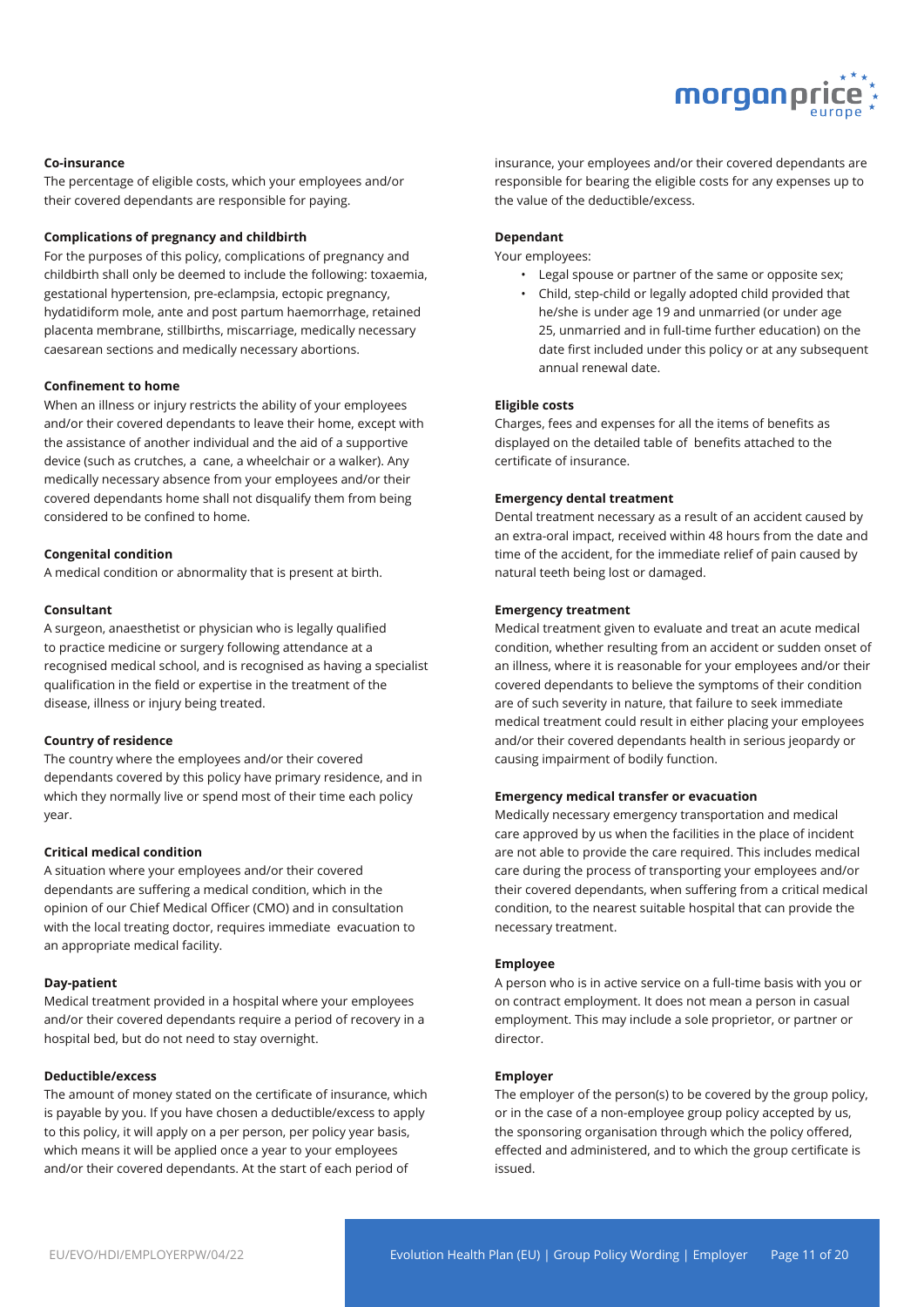

#### **Expiry date**

The date on which all insurance cover under this policy ends.

#### **External prosthesis**

An external device (i.e. artificial limbs) that substitutes or supplements a missing or defective part of the body.

#### **Geographical area**

One of the four different areas as shown in the certificate of insurance, which comprise of the following countries:

**Area 1:** Albania, Andorra, Austria, Belarus, Belgium, Bosnia Herzegovina, Bulgaria, Channel Islands, Croatia, Cyprus, Czech Republic, Denmark, Estonia, Finland, France, Germany, Gibraltar, Greece, Greenland, Hungary, Iceland, Ireland, all islands of the Mediterranean, Isle of Man, Italy, Latvia, Liechtenstein, Lithuania, Luxembourg, Macedonia, Madeira, Malta, Moldova, Monaco, Montenegro, Netherlands, Norway, Poland, Portugal, Romania, Russia (West of the Urals), Serbia, Slovakia, Slovenia, Spain, Sweden, Switzerland, Turkey, Ukraine, United Kingdom and Vatican State.

**Area 2:** Worldwide excluding China, Hong Kong, Singapore and United States of America.

**Area 3:** Worldwide excluding United States of America.

**Area 4:** Worldwide.

## **Group Certificate**

The certificate of insurance issued to you, the employer, who is named on the Group Application Form (EU), which forms part of the contract of insurance between the Insurer and the employer.

#### **Home country**

The country for which your employees and/or their covered dependants hold a current passport. Where they hold dual nationality, the home country will be the one stated on the application form completed at the start date of this policy.

#### **Hospice**

A facility that specialises in the care of people who are terminally ill with special concern for death with dignity.

#### **Hospital**

Any facility under the constant supervision of a resident physician, which is legally licensed as a medical or surgical hospital in the country where it is located.

#### **Illness**

Any sickness, disease, disorder or alteration in an your employees and/or their covered dependants state of health diagnosed by a physician.

#### **In-patient**

Medical treatment provided in a hospital where your employees and/or their covered dependants is admitted and, out of medical necessity, occupy a bed for one or more nights, but not exceeding 12 months in total, for any one medical condition.

#### **Insured Person/You/Your/Yourself**

Your employees and/or their covered dependants shown on the certificate of insurance.

#### **Insurer**

HDI Global Specialty SE

#### **Level of cover**

One of the five different levels of cover available under the Evolution Health Plan (EU) as shown on the certificate of insurance, which will be one of the following:

- **Standard**
- **Standard Plus**
- **Comprehensive**
- **Premium**
- **Elite**

#### **Lifetime limit**

The maximum amount of money we will pay, during the lifetime of this policy, in respect of benefits marked with a lifetime limit on the benefit schedule attached to the certificate of insurance.

#### **Local ambulance services**

Provision of ambulance to transport your employees and/or their covered dependants to hospital in a medical emergency.

#### **Medical condition**

Any disease or illness (including psychiatric illnesses), not otherwise excluded by this policy.

#### **Medical treatment**

The provision of recognised medical and surgical procedures and healthcare services, which are administered on the order of, and under the direction of a physician, for the purposes of curing a medical condition, bodily injury or illness or to provide relief of a chronic medical condition.

#### **Medical Practitioner**

A person who is legally qualified in medical practice following attendance at a recognised medical training facility to provide medical treatment, and who is licensed in the country where the treatment is received.

#### **Membership listing**

The schedule that details your employees and/or their covered dependants who are covered under the Group Evolution Health Plan (EU). You must provide us with full names, date of birth, nationalities and country of residence for your employees and/or their covered dependants who will be included in the Group plan.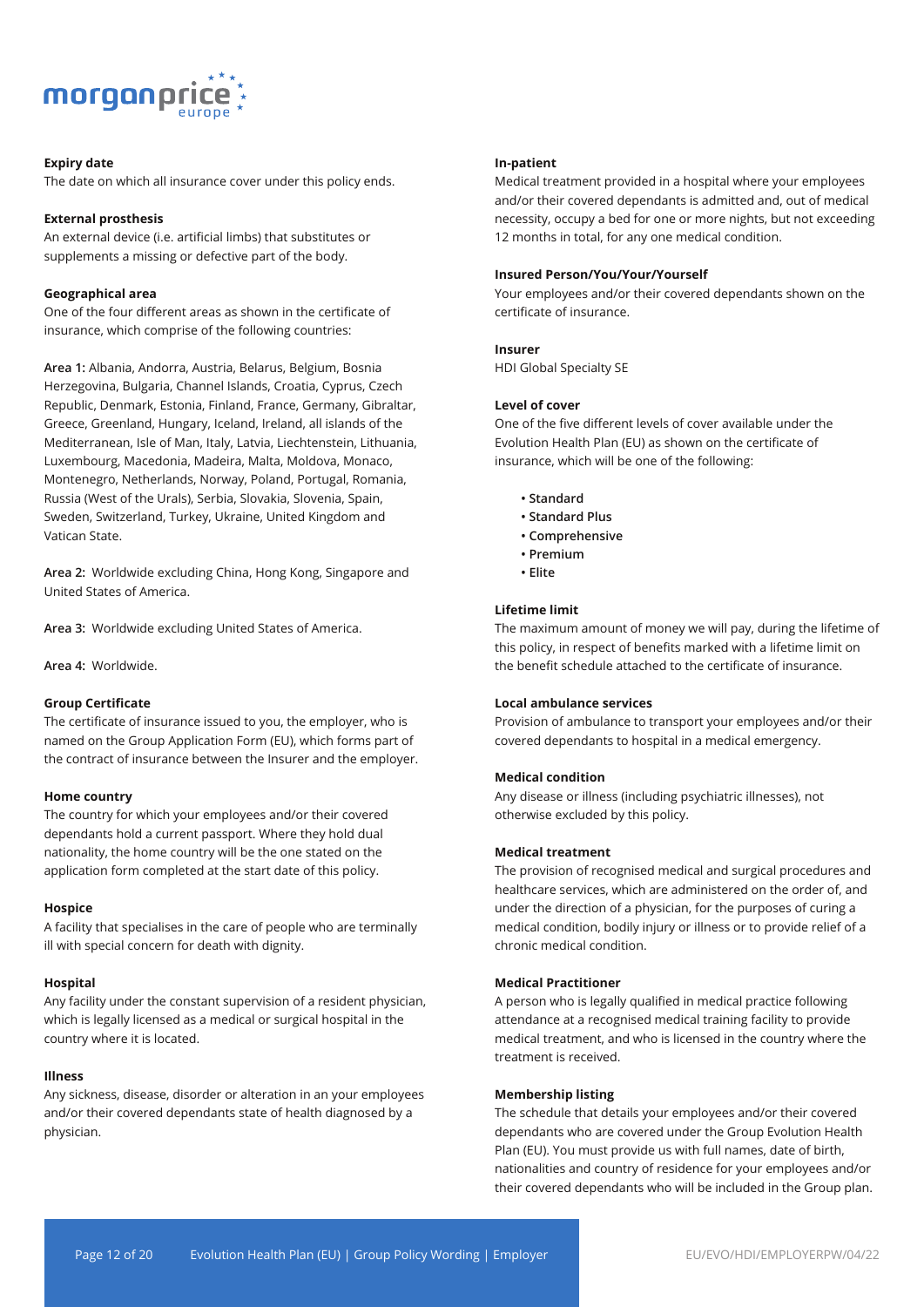

#### **Newborn**

A baby who is within the first 16 weeks of its life following birth.

#### **Nurse**

A registered nurse who has graduated from a nursing program and met the requirements outlined by a country, state, province or similar licensing body to obtain a nursing license, and delivers clinical treatment alongside doctors and other healthcare professionals.

#### **Organ implantation**

Medical treatment undertaken to perform the implantation of the following natural human organs: kidney, liver, heart, lung, stem cell, bone marrow and skin grafts (where medically necessary and not for cosmetic purposes).

#### **Out-patient**

Medical treatment provided to your employees and/or their covered dependants by, or on the recommendation of a physician, which does not involve an admission to hospital either on an inpatient or day-patient basis.

#### **Overall maximum benefit**

The maximum amount of costs that will be paid to, or a payment made, on behalf of your employees and/or their covered dependants during each period of insurance.

#### **Palliative treatment**

Treatment where the primary purpose is only to offer temporary relief of symptoms, rather than to cure the medical condition causing the symptoms.

#### **Period of insurance**

The period of time as shown on the certificate of insurance during which this policy is effective, subject to payment of the required premium.

#### **Physician**

A legally licensed medical/dental practitioner who is authorised by the appropriate governing authorities to practice medicine in the country where treatment is provided.

#### **Physiotherapy**

Medical treatment provided by a licensed and qualified physiotherapist. Physiotherapy does not include ante-natal and maternity exercises, manual therapy, sports massage or occupational therapy.

#### **Plan type**

The name of the level of benefits that applies as detailed on the certificate of insurance.

#### **Policyholder**

The employer who subscribes to this policy, on behalf of their employees and/or their covered dependants, who is responsible for paying the premium and ensuring that the policy terms and conditions are adhered to.

#### **Pre-authorisation**

The process whereby your employees and/or their covered dependants seek approval from us prior to undertaking treatment or incurring costs.

#### **Pre-existing medical condition**

Any medical condition, psychological condition or 'related condition' for which your employees and/or their covered dependants have suffered any symptoms (whether investigated or not), consulted any medical practitioner for check-ups or monitoring of a condition, received follow-up examinations, medical treatment or advice, or been prescribed or taken medicine, including over the counter drugs, special diets, injections or physiotherapy, or was reasonably aware existed, in the 5-year period prior to your employees and/or their covered dependants start date. A 'related condition' is deemed to be any medical condition that is either an underlying cause of, or directly attributable to, the medical condition, subject to claim.

#### **Premature baby**

A baby born before the start of the 37<sup>th</sup> week of pregnancy.

#### **Prescription drugs**

Medications and drugs whose sale and use are legally restricted to the order of a physician. Drugs, medicines and other medicaments purchased 'over the counter' without a physician's prescription are not covered by this policy.

#### **Principal member**

The employer.

#### **Start date**

The date that insurance cover under this policy first starts for your employees and/or their covered dependants.

#### **Subrogation**

Our right to act as your employees and/or their covered dependants substitute to pursue any rights your employees and/ or their covered dependants may have against a third party, who is liable for a claim paid by us under this policy.

#### **Usual, Customary and Reasonable**

The charges that would typically be made for the treatment that your employees and/or their covered dependants receive in the location where treatment is received. If there is any dispute relating to usual, customary and reasonable, we will identify the amount typically charged by obtaining three quotations for the disputed treatment and we will settle costs based on an average of the three quotations.

#### **Waiting period**

The period during, which no benefit is payable for treatment costs when a waiting period is shown in the benefit schedule. Only costs incurred after the waiting period will be eligible for consideration.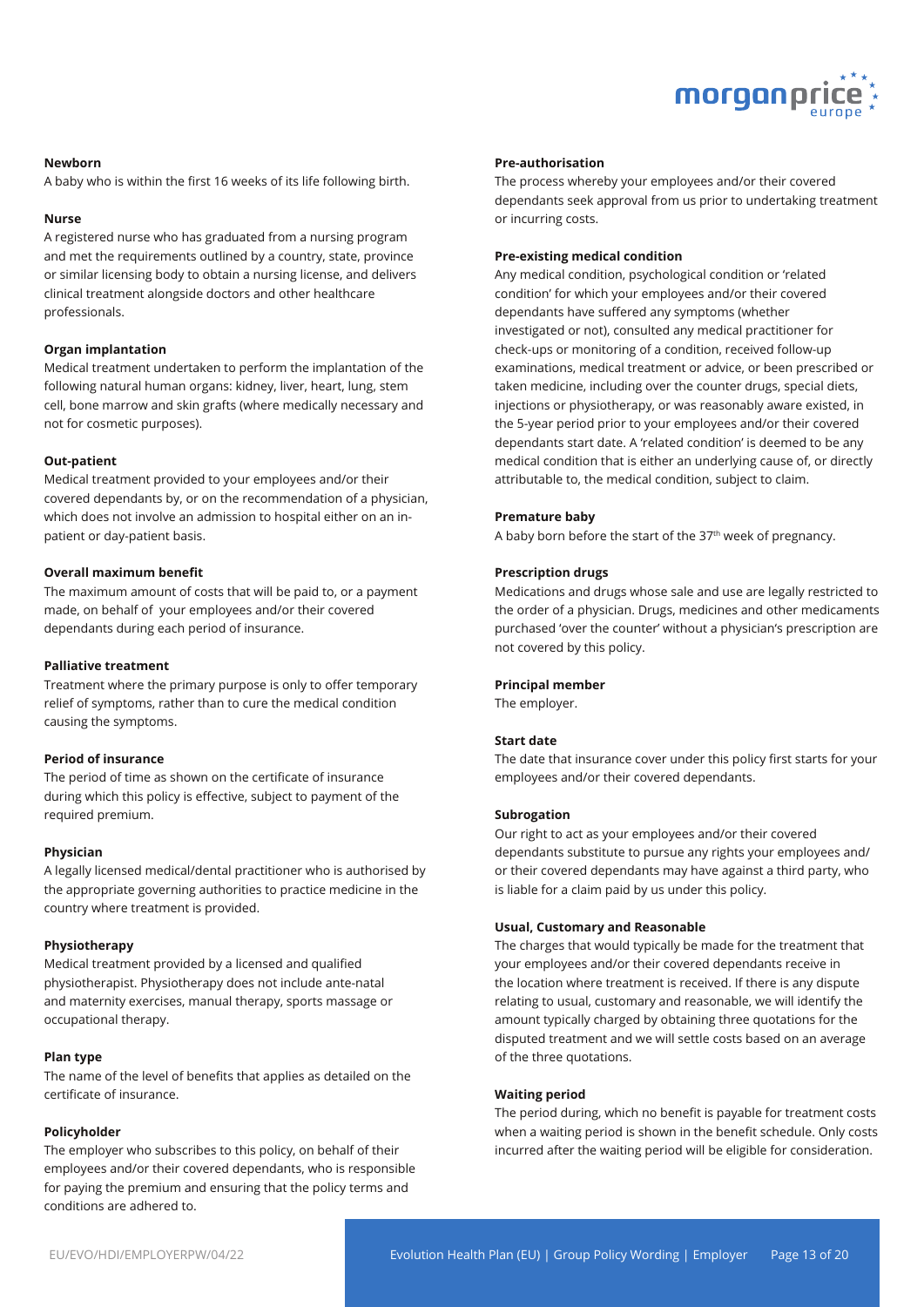

#### **We/Us/Our**

HDI Global Specialty SE, in conjunction with Morgan Price (Europe) ApS, who are responsible for administering this policy on behalf of the Insurer.



The following exclusions apply to all benefits of this policy. Please note, any consequences resulting directly or indirectly from these exclusions are also excluded.

We will not pay claims for any of the following:

- 1. The first 25% of costs for any claims not pre-authorised, where required.
- 2. Any treatment costs that occur after the expiry date of this policy.
- 3. Any medical condition, psychological condition or 'related condition' for which your employees and/or their covered dependants have suffered any symptoms (whether investigated or not), consulted any medical practitioner for check-ups or monitoring of a condition, received followup examinations, medical treatment or advice, or been prescribed or taken medicine, including over the counter drugs, special diets, injections or physiotherapy, or was reasonably aware existed, in the 5-year period prior to the start date. A 'related condition' is deemed to be any medical condition that is either an underlying cause of, or directly attributable to, the medical condition, subject to claim.
- 4. Medical treatment for alcoholism, drug and substance abuse/dependency. This includes treatment for being under the influence and/or suffering from the effects of alcohol, intoxicants, drugs or narcotics.
- 5. Medical treatment for any addictive and/or compulsive disorder.
- 6. Deliberate self-inflicted injury, needless self-exposure to peril (except in an attempt to save human life), suicide, attempted suicide or self-harm.
- 7. Dietary supplements, nutritional supplements, body-building supplements and substances, fibre, fatty acids, amino acids, vitamins, minerals and organic substances regardless as to whether prescribed by a physician, except as provided for under item 3H - Complementary Therapies and 2 Cancer Care Benefit
- 8. Contraception, sterilisations or its reversal (including vasectomy), fertilisation, impotence, venereal disease (including testing), sexually transmitted diseases, gender reassignment or any other form of sexual related condition.
- 9. Medical treatment for any form of assisted reproduction (including in vitro fertilisation) and its consequences, including any resulting pregnancy and childbirth, or complications of the assisted reproduction treatment, or complications of any resulting pregnancy and childbirth.
- 10. Any act that is fraudulent, illegal, criminal, deliberately careless or reckless on your employees and/or their covered dependants part.
- 11. Any claim arising in the course of travel undertaken against medical advice or where your employees and/or their covered dependants could have reasonably foreseen a medical condition would arise.
- 12. Any claims arising from air travel where your employee and/ or their covered dependant is more than 28 weeks pregnant.
- 13. Costs associated with medical treatment of a premature baby after the initial 2 months from date of birth.
- 14. Any claims arising from birth injuries or defects, congenital illness/abnormality, except where covered within the detailed benefit schedule under section 8, items A and B.
- 15. Medical treatment for Human Immunodeficiency Virus (HIV) or HIV related illness, including Acquired Immune Deficiency Syndrome (AIDS) or AIDS related complex (ARC) and any similar infections, illnesses, injuries or medical conditions arising from these conditions, except where covered on the benefit schedule under section 4, item B.
- 16. Any treatment which is experimental and/or unproven. We deem this to be any treatment not recognised scientifically by the official government control agency of the country where treatment is received.
- 17. Any treatment and/or use of drugs/medicines not licensed by the official government control agency of the country where treatment is received or not used in accordance with their licensed indications.
- 18. Drug therapy and/or treatment provided by a physician, who is unlicensed in the country treatment is received.
- 19. Routine or preventative medicines, vaccinations of any kind and general health check-ups, unless specifically covered by the selected plan type.
- 20. Cosmetic surgery, cosmetic treatments or remedial surgery, whether or not for psychological purposes, except when required as a direct result of an illness, injury or accident.
- 21. Any claims arising from weight loss, weight problems or eating disorders, including removal of fat or other surplus body tissue.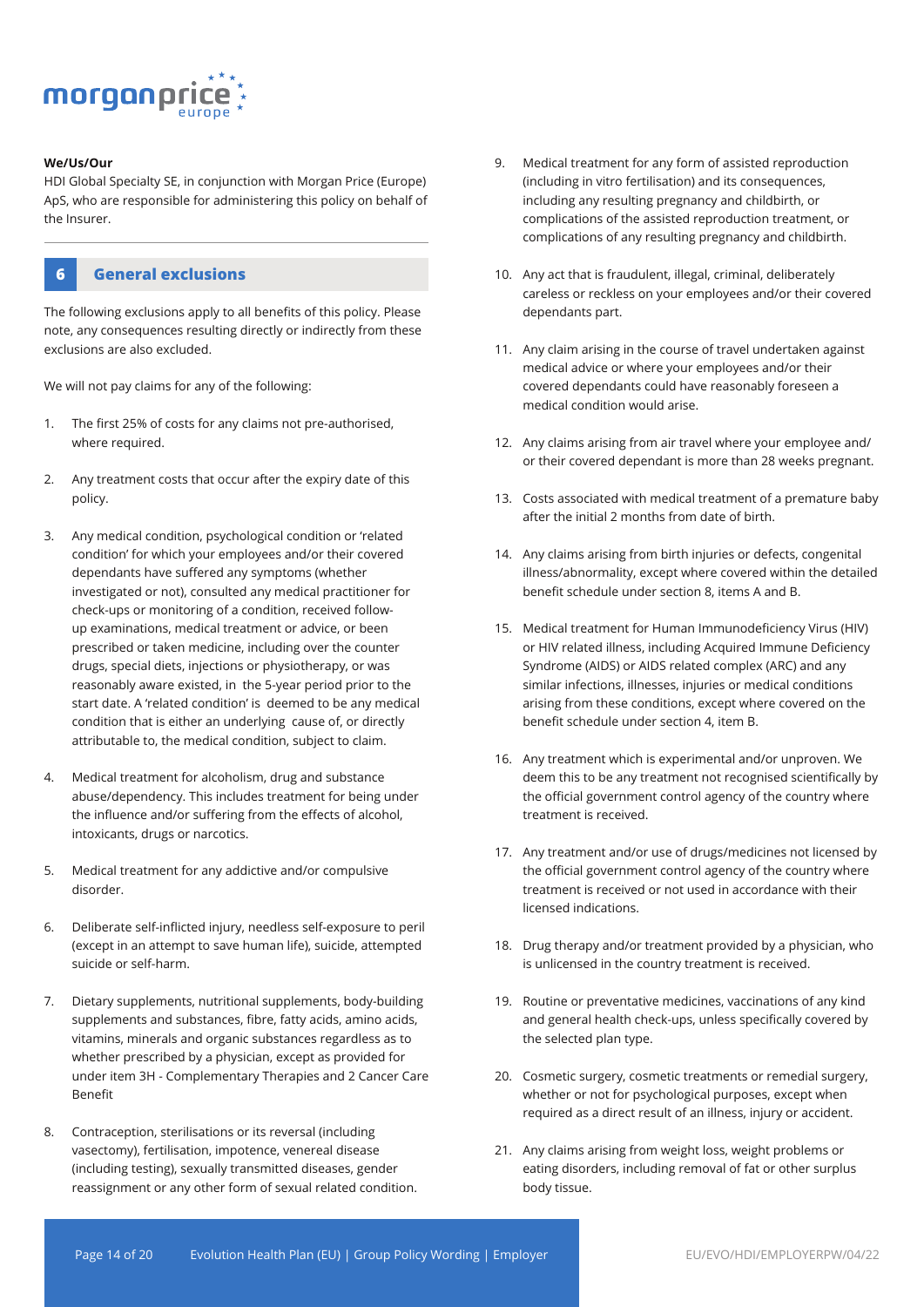

- 22. Any claims arising from snoring, insomnia, sleep apnoea or sleeping disorders, including sleep studies or corrective surgery.
- 23. Surgery (other than laser treatment surgery performed by an ophthalmic surgeon) to correct short or long sight, or any other eye defect, unless caused as a result of an accident or medical condition.
- 24. Stem cell transplants for any medical condition, apart from the treatment of cancer where it is pre-authorised.
- 25. Medical treatment performed by a physician who is a relative of your employees and/or their covered dependants, unless previously approved by us.
- 26. Claims arising from racing, other than on foot, and all professional sports (By professional we mean sports for which you and/or your covered dependants are paid to take part).

However, we reserve the right to load for or exclude hazardous activities that must be disclosed on the application form.

- 27. Any claim arising when your employees and/or their covered dependants are under military authority or are engaged in activities involving the use of firearms or physical combat or in an area of military conflict, except in connection with tourist trips made on a private basis during leave.
- 28. Any expenses relating to 'search and/or rescue' operations to find your employees and/or their covered dependants in mountains, at sea, in the desert, in the jungle and similar remote locations.
- 29. Any expenses relating to an air/sea rescue operation or an evacuation/transfer from any off-shore structure or ship.
- 30. Any expense not specifically stated in this policy as being insured and any expenses, which exceed the individual benefit limits or overall maximum benefit of the plan type.
- 31. Any expenses where no supporting documents are available.
- 32. Any accounts, bills or invoices received by us more than 3 months after the date of treatment or the date the service was given.
- 33. Accommodation and medical treatment costs in a hospital where it has effectively become your employees and/or their covered dependants home, and where the admission is arranged wholly or partly for domestic reasons.
- 34. Accommodation and medical treatment costs in a nursing home, hydro spa, nature clinic, health farm, health spa, rest/ retirement/convalescent home or similar.
- 35. Medical treatment for learning difficulties, hyperactivity, attention deficit disorder, speech therapy, behavioural problems or development problems.
- 36. Any costs which are unnecessary, medically inappropriate or are over and above what is usual, customary and reasonable for the services provided. Usual, reasonable and customary will be for the area or country where treatment is received, not for the hospital itself.
- 37. Any claim in any way caused or contributed to, by the use or release or the threat thereof of any nuclear weapon or device, chemical or biological agent.
- 38. Any claims resulting from war, invasion, act of foreign enemy hostilities (whether war be declared or not), civil war, rebellion, revolution, insurrection, military or usurped power or, taking part in civil commotion or riot of any kind, except where injury is sustained as an innocent bystander.
- 39. Bodily injury or illness caused by an Act of Terrorism, except where such injury/illness is sustained as an innocent bystander, excluding any Act of Terrorism involving the use of nuclear weapons or devices, chemical or biological agents. For the purposes of this policy, an Act of Terrorism means an act, including but not limited to, the use of force or violence and/or the threat thereof, of any person or group(s) of persons whether acting alone or on behalf of or in connection with any organisation(s) or government(s), committed for political, religious, ideological or similar purposes or reasons including the intention to influence any government and/or to put the public or any section of the public, in fear.
- 40. Any expense which at the time of happening, is covered by any other existing insurance plan or state cover. If there is other cover in force, you must tell us when you first contact us.
- 41. Costs which your employees and/or their covered dependants would have otherwise had to pay in any event.
- 42. Any loss arising from the medical services in this policy, unless negligence on our part can be demonstrated.
- 43. Any costs incurred where your employees and/or their covered dependants have travelled to a country/area, which the Government or Embassy, of their home country, have advised against travelling to.
- 44. Medical treatment related to podiatry and/or chiropody, including, but not limited to, bunions and ingrown toenails.
- 45. If your employees and/or their covered dependants wear glasses or contact lenses prior to the start date of this policy, replacement spectacles, contact lenses or laser eye surgery are excluded from cover.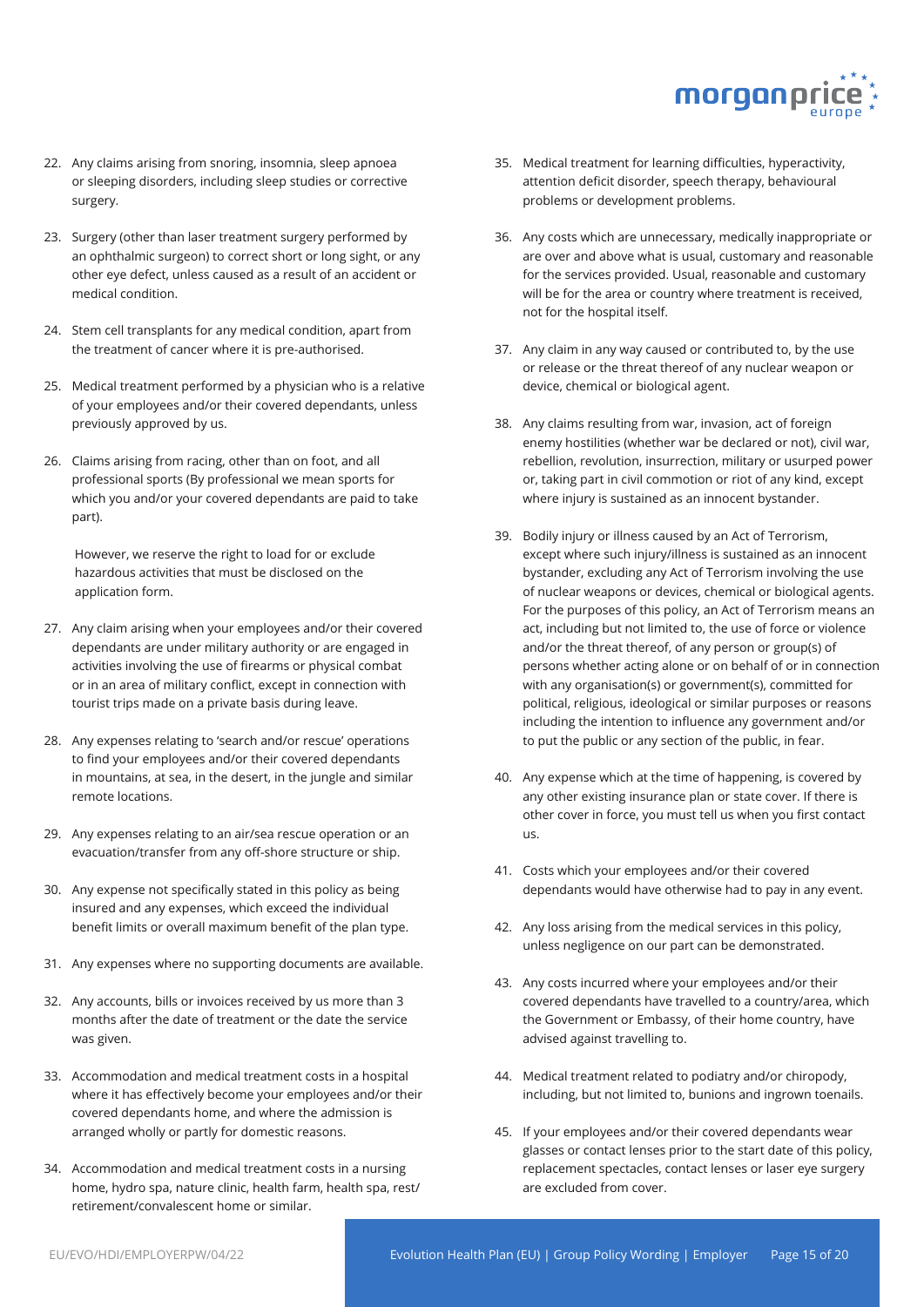

- 46. Cover for replacement of existing crowns, inlays, fillings, bridges or missing teeth prior to the start date of this policy are excluded. These are classified as pre-existing.
- 47. Claims arising from the use of e-cigarettes.
- 48. No cover is provided under this policy if general medical advice has not been followed.
- 49. Costs for the provision of medical reports or completion of claim forms or translations.
- 50. Any motorcycle accident where a crash helmet has not been worn, whether or not it is required by law in the country of claim.
- 51. Any 'over the counter' drugs or medicines, even if prescribed by a physician.
- 52. Please note, no cover is available for implantation of any other organ either of a natural or artificial nature.
- 53. There is no cover for any accidents or medical treatment required as a result of using electric or motorised scooters (the two/three wheeled variety that you stand on) whether being driven on the road or off the road, legally or illegally.

# **7 General policy administration**

#### **a. Commencement of cover**

Your employees and/or their eligible dependants cover can start once we have accepted you and your employees and/or their eligible dependants application forms and the first premium payment has been received by us, including any applicable taxes.

Your employees and/or their eligible dependants start date will be shown on the certificate of insurance. Your employees and/or their eligible dependants start date must be within 30 days from the date the application forms were signed.

We will provide you with a PDF of certificate of insurance, any relevant endorsements, a benefit schedule and membership card(s), which includes details of the emergency claims contact details.

#### **b. Adding or removing your employees and/or their dependants**

Applications to add employees and/or their eligible dependants may be made at any time during the period of insurance, subject to payment of the required premium.

A healthy newborn child may be added to this policy from their date of birth, provided we received a completed application form from your employee and/or their covered dependant within 14 days of their date of birth. If your employee and/or their covered dependant notify us after this period, we will add the newborn child from the date we receive the completed application form, and not their date of birth. If the newborn has known medical conditions, these will need to be declared on an FMU application form and we will advise what cover we can offer.

Please note that submission of a claim under item 7 – Maternity Benefits, does not constitute formal notification for the newborn to be added to this policy. A completed application form is required.

If you wish to remove any of your employees and/or their covered dependants from this policy, you must make this request in writing. Removal will be made from the date that written notification is received.

#### **c. Maintaining cover**

Subject to satisfying any specific eligibility criteria and payment of the required premium, this policy will remain in force during the period of insurance and is renewable for successive 1-year periods at the prevailing terms, premium rates and benefits.

We will not cancel this policy because of either a deterioration in the health of your employees and/or their covered dependants or the number/value of claims your employees and/or their covered dependants make, unless we are prohibited by insurance law or legislation, or decide not to continue to underwrite this type of insurance in your employees and/or their covered dependants country of location.

If we decide to stop underwriting this policy, we shall give you as much notice as possible in writing prior to this policies next annual renewal date.

#### **d. Alterations to this policy**

We may change the premium rates, terms, conditions and benefits of this policy from time to time, but any such changes will not apply until the next annual renewal date first following the introduction of such changes.

No alteration or waiver of the terms, conditions and benefits of this policy shall be accepted unless it is in writing by one of our authorised company officials.

#### **e. Changing the plan type**

You may only apply to change the plan type at the annual renewal date of this policy. If we accept your application, we reserve the right to apply a variation in cover to any medical conditions, which pre-existed the date of such change.

You may change the geographical area during the period of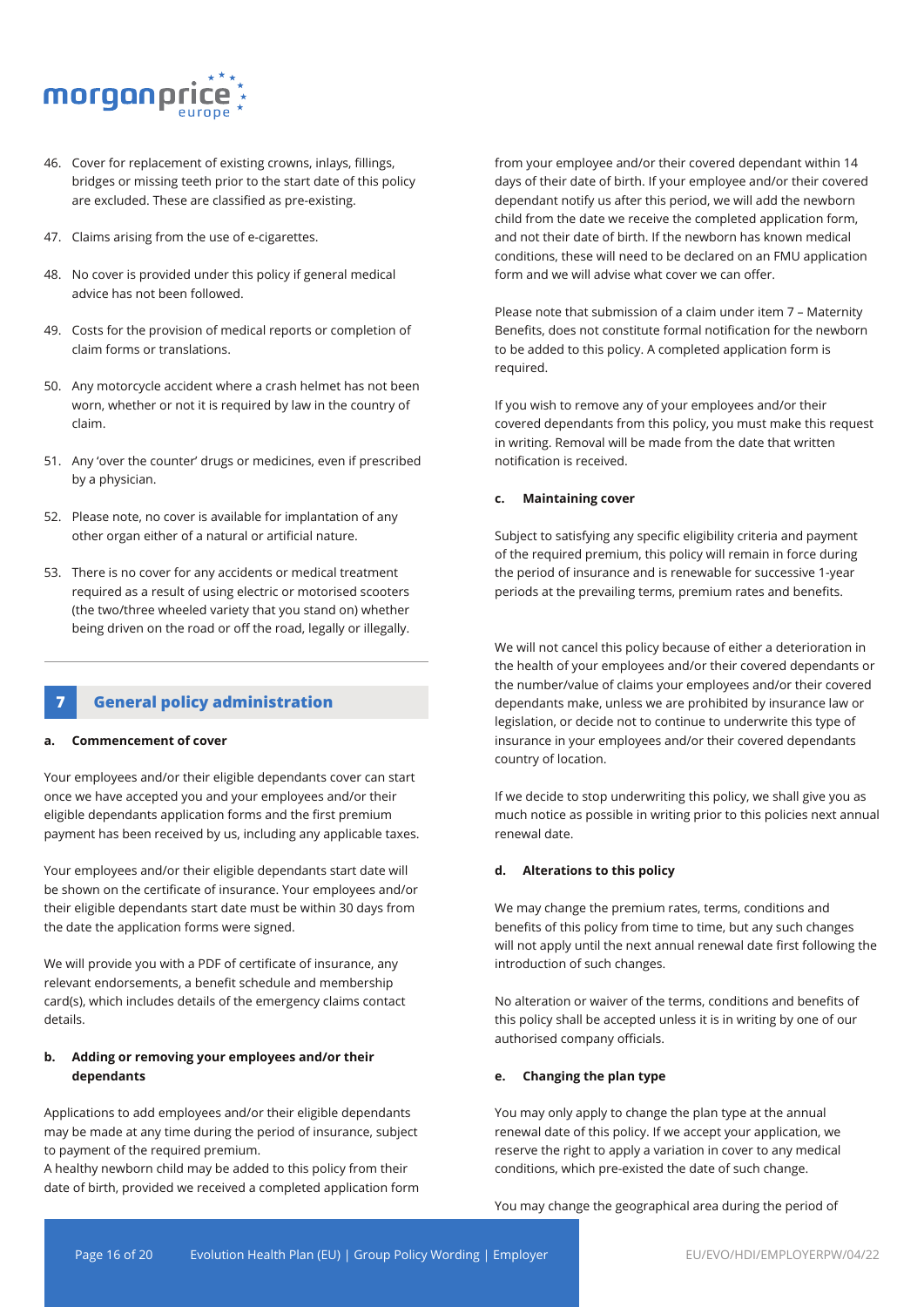

insurance if your employees and/or their covered dependants relocate to a country of residence, which is located outside of the geographical area chosen at the start date or subsequent annual renewal date.

We reserve the right to apply a variation in cover to any medical conditions which pre-existed the date of such change.

#### **f. Policy duration and premium payment**

This is an annual contract, which is renewable each year, subject to the terms and conditions in force at the annual renewal date, and subject to payment of the applicable renewal premium.

All premiums are payable in advance of cover being provided under this policy. Premiums can be paid by bank transfer or by debit/credit card.

Premiums (and any applicable taxes) are payable monthly, quarterly, semi-annual or annually but this is an annual contract of insurance. If you elect to pay the premium in instalments, you will be charged an administration fee. You are still responsible for paying the entire annual premium, even if we have agreed you may pay by instalments. If we do agree you can pay by instalments then you must ensure the credit/debit card you supply is valid for the entire period of the policy year.

We reserve the right to withdraw frequency payment facilities and/or charge an administration fee for non-payment.

This policy will be cancelled if a payment date is missed, although we may subsequently reinstate cover if an outstanding payment is received within 30 days of its due date.

If we agree to reinstate cover, we reserve the right to apply revised underwriting terms to this policy.

If a premium is outstanding, any claims will be suspended and will not be settled until the outstanding premium is received by us.

If any premium is unpaid at the end of this 30-day period, we will cancel this policy from the date that the unpaid premium was due. Any outstanding premium will be deducted from the credit/debit card supplied.

Premiums are payable in the currency of this policy, which you elected at the start date of this policy.

We reserve the right to alter premiums at any time but if we do so, the new premiums will not be effective until your annual renewal date.

We reserve the right to alter the amount of Insurance Premium Tax (IPT), government levies or other taxes as and when they change by law, and to apply them at the next premium due date.

If having purchased this policy, you decide that it does not meet

your requirements, please return the policy documents to us within 14 days of receipt, together with written cancellation instructions. Provided no claims have been paid and/or preauthorisation has been given, we will refund any premium that you have paid.

#### **g. Temporary return to home country**

For nationals of the United States of America, cover can remain in force for temporary return and visits to your employees and/or their covered dependants home country up to a maximum of 90 days in total during each period of insurance, provided that your employees and/or their covered dependants home country is included within their selected geographical area. Your employees and/or their covered dependants policy will automatically terminate after 90 consecutive days in the United States of America – refer to "Termination".

For nationals of all other countries worldwide, there is no restriction for temporary return and visits to your employees and/ or their covered dependants home country, provided their home country is included within your employees and/or their covered dependants selected geographical area.

Where your employees and/or their covered dependants home country falls outside of their selected geographical area, please refer to Item 11A – Emergency Out of Area Treatment.

#### **h. Cancelling this policy**

If you cancel this policy at any other time, you must give us 14 days notice in writing at the address shown on this policy documentation. We will cancel this policy from the date of receipt of such instruction or from a future date. Under no circumstances will we back date any cancellation requested by you.

Once we have received your cancellation notification and provided no claims or pre-authorisations have been put in place in the current 12-month period of insurance, a pro-rata refund may be applicable. If a claim has been made, then no refund will be due and any outstanding instalment premiums remain payable.

If you cancel this policy, we reserve the right to charge an administration fee of £/€/\$30.

We will not cancel this policy because of eligible claims made by your employees and/or their covered dependants. We reserve the right to cancel this policy at any time if your employees and/or their covered dependants have:

- Misled us by misstatement or concealment or failed to answer any question about this policy honestly and fully; or
- Made or attempted to make a false or fraudulent claim or if any employee and/or their covered dependants uses any methods to try to make a fraudulent claim; or

If you fail to pay the premium due.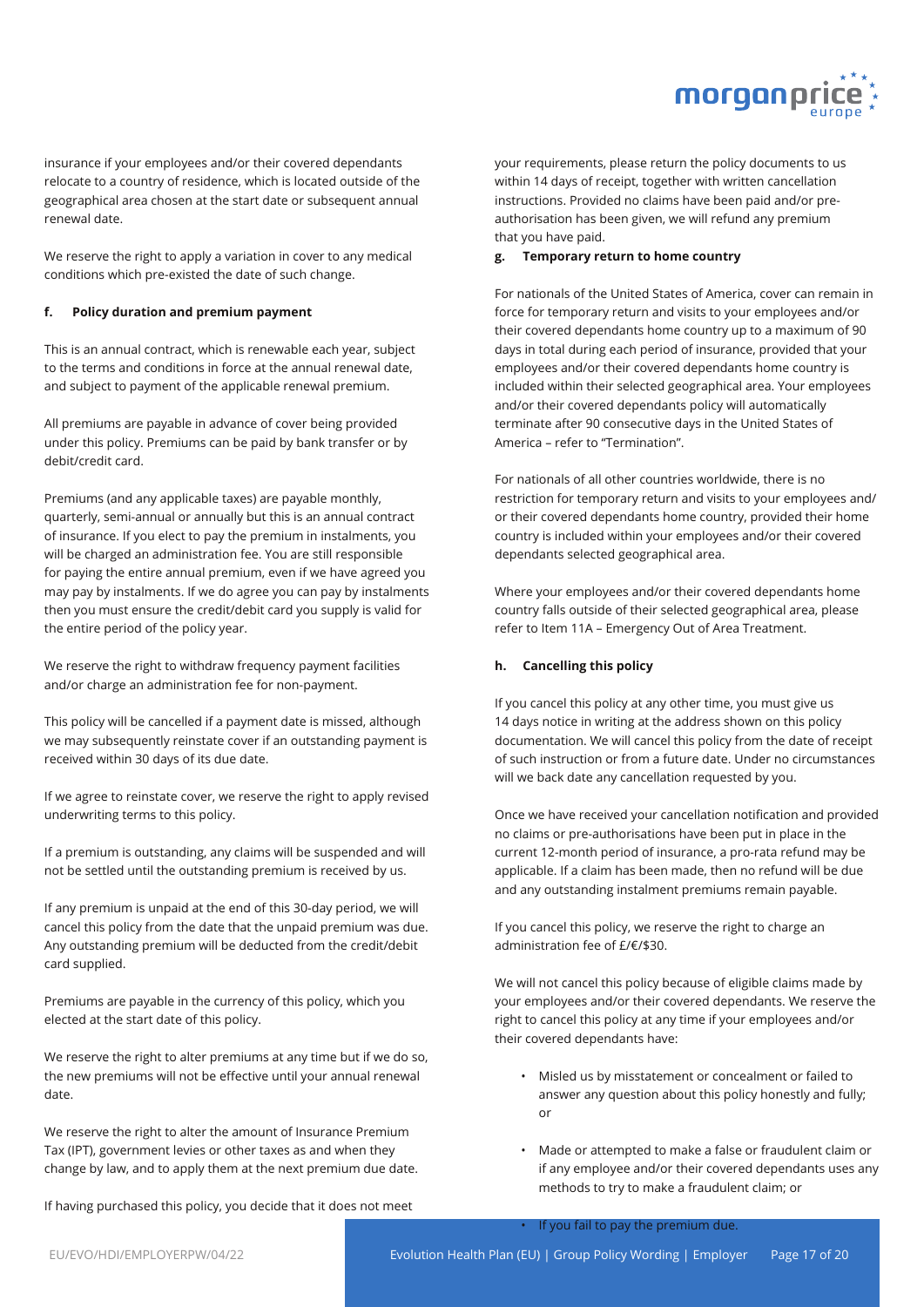

#### **i. Termination**

This policy will automatically end in any of the following situations:

- Failure to pay the premium on the date due. At our absolute discretion, we may reinstate the cover if the outstanding premiums are paid to us in full, although we reserve the right to apply revised underwriting terms to this policy.
- Where your employees and/or their covered dependants have acted in a fraudulent manner or deliberately claimed benefit either directly or indirectly, to obtain unreasonable pecuniary advantage, which is to our detriment.
- For nationals of the United States of America only, 90 days after your employees and/or their covered dependants return to their home country. This 90-day period shall be reduced by the number of days that have already been spent on temporary return and visits to the United States of America during the period of insurance. If there are less than 90 days to run until the expiry date, then cover shall cease on the expiry date.

On termination of this policy for whatever reason, our liability will immediately cease.

#### **j. Death of an employee and/or their covered dependants**

Should an employee and/or their covered dependant die during the period of insurance, any dependants who are insured can continue to be covered for the remainder of the period of insurance at your discretion.

#### **k. Other insurance**

If there is any other insurance covering any of the benefits that are provided under your employees and/or their covered dependants policy for which a claim is made, then your employees and/or their covered dependants must disclose this to us at the time of submitting the claim.

In these circumstances, we will not be liable to pay or contribute more than our proper rateable proportion.

If it transpires that your employees and/or their covered dependants have been paid for all or some of the claim costs by another source or insurance, we have the right to a refund from your employees and/or their covered dependants. We reserve the right to deduct such refund from your employees and/or their covered dependants from any impending or future claim settlements, or to cancel this policy from the start date or subsequent annual renewal date without a refund of premium.

#### **l. Subrogation**

If someone else is responsible, we may take court action in your

employees and/or their covered dependants name to recover any claims we have paid. We will pay for the cost of taking this action and it will be for our benefit. Your employees and/or their covered dependants are not authorised to admit liability for any eventuality or give a promise of undertaking to anyone, which binds the Insured, an Insured Person(s), or Us.

#### **m. Help and intervention**

Our help and intervention depends upon, and is subject to, local availability and has to remain within the scope of national and international law and regulations. Our intervention depends upon us obtaining the necessary authorisations issued by the various competent authorities concerned.

#### **n. Compliance**

Your employees and/or their covered dependants full compliance with the terms and conditions of this policy is necessary before a claim will be paid.

#### **o. Governing law**

This contract of insurance shall be governed and construed in accordance with Danish law unless we agree otherwise. The courts of Denmark alone shall have exclusive jurisdiction in any dispute.

#### **p. Sanctions**

No insurer shall be deemed to provide cover and no insurer shall be liable to pay any claim or provide any benefit hereunder to the extent that the provision of such cover, payment of such claim or provision of such benefit would expose that insurer to any sanctions, prohibition or restriction under United Nations resolutions or the trade or economic sanctions, laws or regulations of the European Union, or United Kingdom or United States of America to the extent such compliance is not prohibited by applicable law.

#### **8 How to make a complaint**

If you feel we have not provided the level of service you expected, please follow the procedures outlined below:

- We consider a complaint to be any oral or written expression of dissatisfaction from a customer to an employee of Morgan Price (Europe) ApS, in connection with the provision of, or failure to provide, a service to the customer.
- You can notify us by telephone, face-to-face or in writing.

**Complaints Department Morgan Price (Europe) ApS Nybrogade 18 3. 1203 Kobenhavn K Denmark**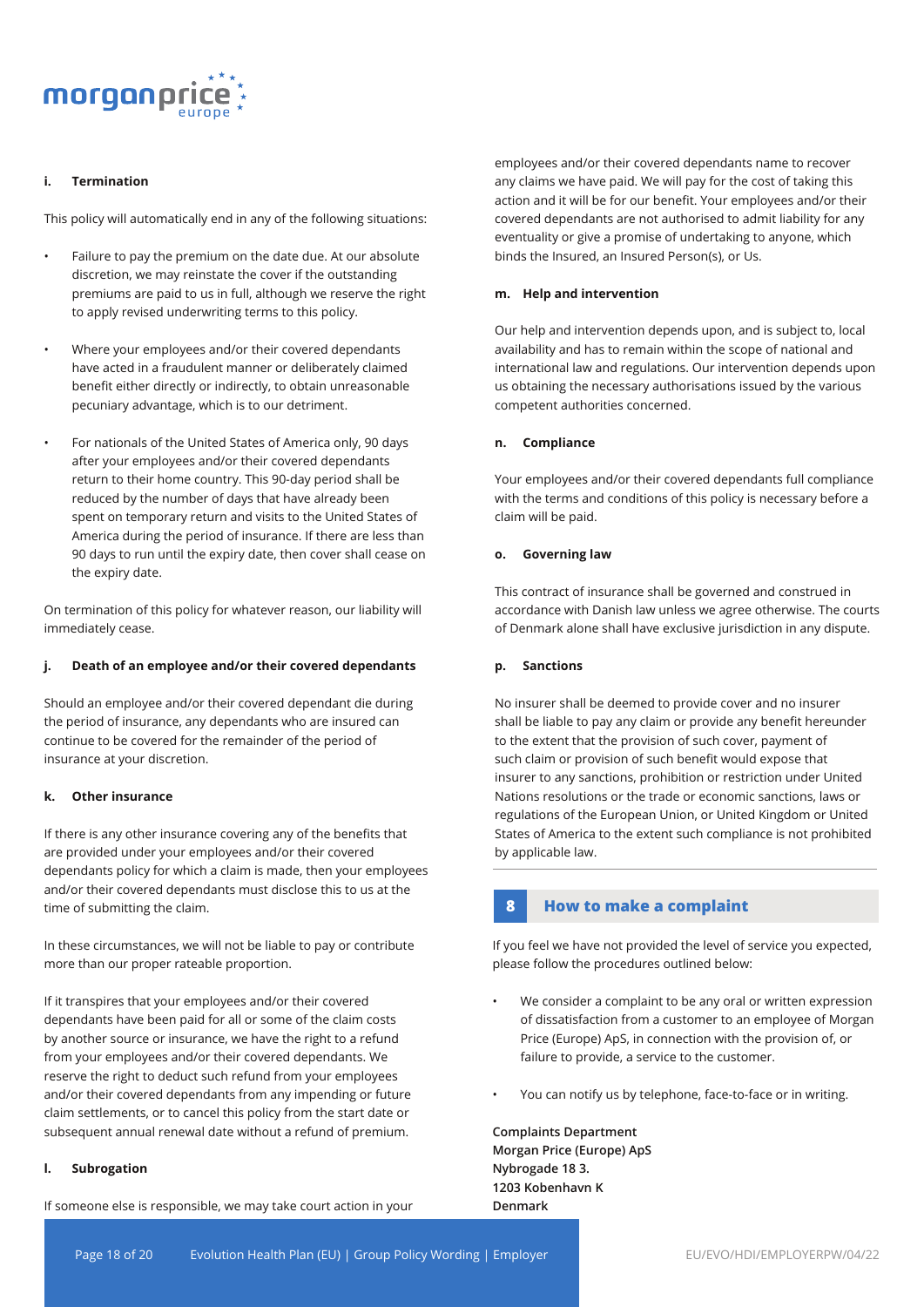

#### **Email: info@morgan-price.eu**

**Tel: +44 (0) 1379 646730**

#### **How we deal with your complaint:**

- We will always respond in a courteous manner and we aim to resolve complaints within 3 business days following receipt (e.g. received Monday 10:00am, aim to resolve by Thursday 5:30pm).
- Occasionally, for more complex cases, we need additional time to investigate the concerns raised. In such cases, we aim to acknowledge the complaint within 5 business days, providing the name of the person dealing with it, as well as an indication of when to expect the matter to be concluded.
- If we cannot resolve the matter within 8 weeks we will write explaining why and point out the next steps available to you (i.e. referring your complaint to the The Insurance Complaints Board).
- If more than 8 weeks from the date of your complaint has passed and you have not received a final response, or you are dissatisfied with the final response you received (at any stage of the process), you can refer your complaint to the The Insurance Complaints Board (contact details are shown below).

#### **How we will respond to your complaint:**

- If we can resolve your complaint within 3 business days following receipt, you will be sent a summary resolution communication, which will confirm the matter has been resolved and details of the The Insurance Complaints Board.
- Where we have been unable to resolve the complaint within 8 weeks, we will write to you formally providing details of our investigation and outcome. This response will explain our position clearly and in plain language. The response will also detail your rights to refer your complaint to the The Insurance Complaints Board.
- If we agree to pay any redress or compensation, we will do so promptly.

Where we have reasonable grounds to be satisfied that another firm is solely or jointly responsible for the issues raised, the complaint will be referred to them promptly on your behalf. We will inform you of the referral, provide their contact details and follow the matter up with them to make sure your concerns are properly addressed.

#### **What to do if you remain dissatisfied with our final response:**

Having received our final response, if you remain dissatisfied you may be entitled to refer your complaint to The Insurance Complaints Board. There is a complaint fee of DKK 200.

Visit their website at www.ankerforsikring.dk

Tlf: 33 15 89 00 (from 10am - 1pm)

Your complaint must be submitted in writing using the form which can be downloaded from their website: https://ankeforsikring.dk/ Sider/english.aspx

If the insurance contract has been concluded online, the complainant may also use the European Commission's platform for Online Dispute Resolution (ODR) using the following link: http://ec.europa.eu/consumers/odr/

#### **For all other complaints, please contact:**

**Complaints Officer HDI Global Specialty SE Podbielskistraße 396, 30659 Hannover, Germany**

**or send an email to complaints@hdi-specialty.com**